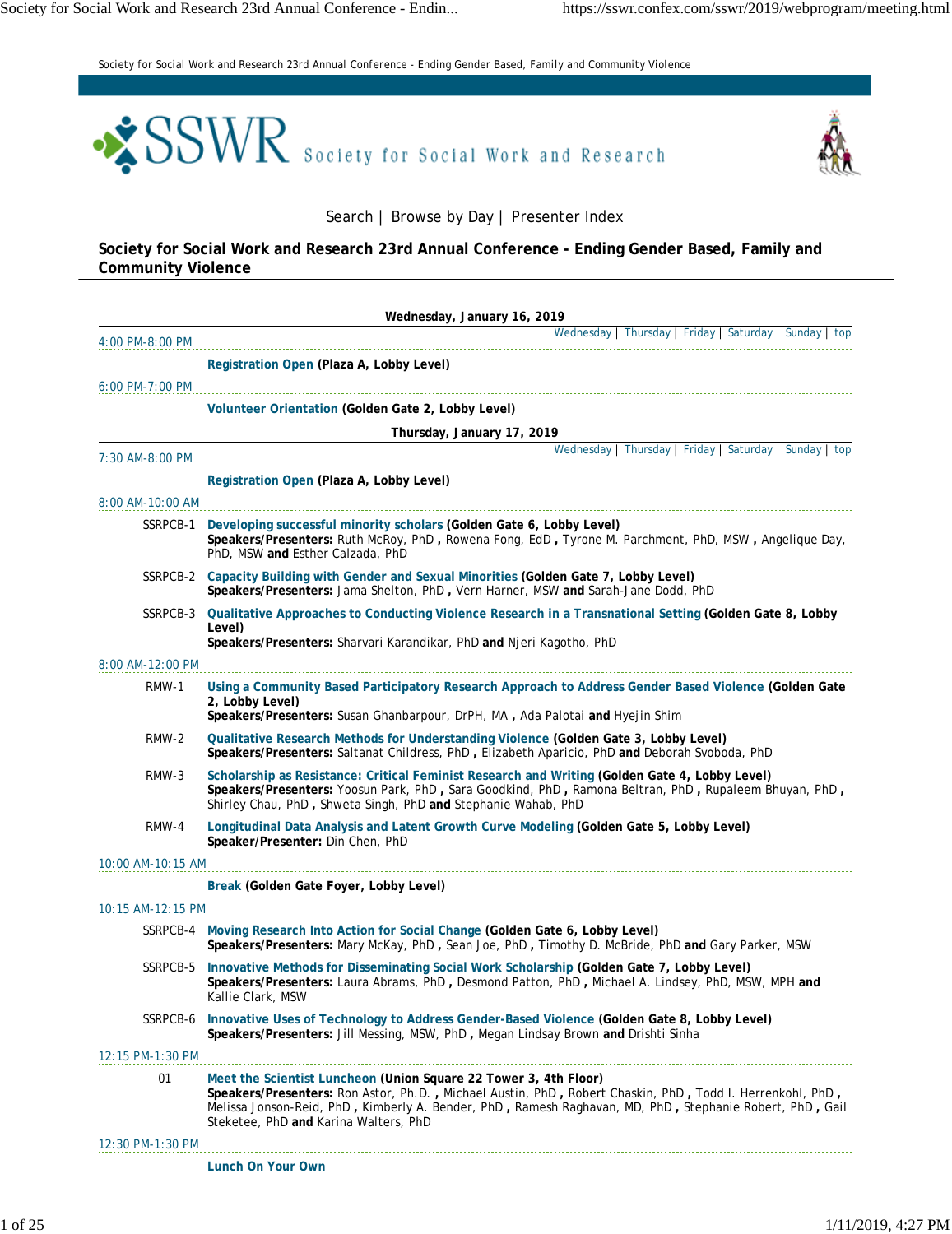| 1:30 PM-3:00 PM |                                                                                                                                                                                                                                                                                                                                                                                        |
|-----------------|----------------------------------------------------------------------------------------------------------------------------------------------------------------------------------------------------------------------------------------------------------------------------------------------------------------------------------------------------------------------------------------|
| 02              | Adolescent and Youth Development (ADOL)<br>[Symposia] Sexual and Reproductive Health Outcomes of Disconnected Youth (Golden Gate 6, Lobby Level)<br>Symposium Organizer: Nadine Finigan-Carr, PhD                                                                                                                                                                                      |
| 03              | Crime and Criminal Justice (C&CJ)<br>[Symposia] Multi-Method Analyses of Criminal Justice Interventions and Their Potential for Decarceration<br>(Golden Gate 8, Lobby Level)<br>Symposium Organizer: Kathryn Bocanegra, MSW                                                                                                                                                           |
| 04              | Inequality, Poverty, and Social Welfare Policy (IP&SWP)<br>[Symposia] Patterns of Economic Instability and Implications for Social Policy (Golden Gate 7, Lobby Level)<br>Symposium Organizer: Yu-Ling Chang, PhD<br>Discussant: Jennifer Romich                                                                                                                                       |
| 05              | Sexual Orientation and Gender Identity (SO&GI)<br>[Symposia] Gender-Based, Family, and Community Violence Impacting Transgender and Gender-Diverse<br>Populations: Lived Experiences and Strategies for Resistance (Golden Gate 5, Lobby Level)<br>Symposium Organizer: Kristie Seelman, PhD                                                                                           |
| 06              | Health (H)<br>[Workshops] Addressing Barriers to Care and Inclusivity of Research with Deaf Individuals: A Data and Skills-<br>Based Workshop (Golden Gate 3, Lobby Level)<br>Speakers/Presenters: Reshawna Chapple, PhD, LCSW, Tracy Wharton, PhD, LCSW and Kiara Chapple, MSW                                                                                                        |
| 07              | Research Design and Measurement (RD&M)<br>[Workshops] Introduction to the Free Package-RQDA for Qualitative Research (Golden Gate 2, Lobby Level)<br>Speakers/Presenters: Kaipeng Wang, PhD, Angela Ausbrooks, PhD and Erica Nason, PhD                                                                                                                                                |
| 08              | Research on Social Work Education (RSWE)<br>[Workshops] Wordart Longitudinal Analysis of Interpersonal Issues Affecting MSW Students Motivation in<br>Social Justice Learning (Continental Parlor 8, Ballroom Level)<br>Speakers/Presenters: Yu-Ju Huang, MSW, Monit Cheung, PhD and Carol Leung, MSSW                                                                                 |
| 09              | Violence against Women and Children (VAWC)<br>[Workshops] Violence Against Women and Children: A Critical Reflection on Methodological Challenges of<br>Conducting Field Research in Global Settings (Golden Gate 4, Lobby Level)<br>Speakers/Presenters: Saltanat Childress, PhD, Jill Messing, MSW, PhD, Tina Jiwatram-Negron, PhD, Bushra<br>Sabri, PhD, MSW and Manisha Joshi, PhD |
| 10              | Child Welfare (CW)<br>[Roundtables] The Use of Data for Self-Evaluation and Continuous Quality Improvement in Child Welfare<br>Programs (Union Square 23/24 Tower 3, 4th Floor)<br>Speakers/Presenters: Berenice Rushovich, MSW, Amanda Neace, MA and Sarah Bolick, MSW                                                                                                                |
| 11              | Gender (G)<br>[Roundtables] Surviving and Thriving: To be Black, Female, and in Academia (Union Square 21 Tower 3, 4th<br>Floor)<br>Speakers/Presenters: Quenette Walton, PhD, Gina M. Samuels, PhD, Tyreasa Washington, PhD, Joan Blakey,<br>PHD and Tina Sacks, PhD                                                                                                                  |
| 12              | Immigrants and Refugees (I&R)<br>[Roundtables] Past, Present, Future: Three Communities Experiencing Generational Trauma (Continental<br>Parlor 7, Ballroom Level)<br>Speakers/Presenters: Nurit Fischer, MSW, Asli Yalim, MSW and Mary Keovisai, MA, MSW                                                                                                                              |
| 13              | Mental Health (MH)<br>[Roundtables] Applied and Translational Research on Trauma-Responsive Practices and Programs (Union<br>Square 3/4 Tower 3, 4th Floor)<br>Speakers/Presenters: Joshua Mersky, PhD, Todd Herrenkohl, PhD and James Topitzes, PhD                                                                                                                                   |
| 14              | Research Design and Measurement (RD&M)<br>[Roundtables] Managing the Challenges of Community-Based Participatory Research: Lessons Learned from<br>Three Projects (Union Square 25 Tower 3, 4th Floor)<br>Speakers/Presenters: Jennifer Willett, PhD, Karen D'Angelo, PhD and Jack Lu, PhD                                                                                             |
| 15              | Social Work Practice (SWP)<br>[Roundtables] The Implementation of Evidence-Informed Practice into MSW Specialized Curriculum<br>(Continental Parlor 9, Ballroom Level)<br>Speakers/Presenters: Julie Cederbaum, MSW, MPH, PhD, Ferol Mennen, PhD, Dorian Traube, PhD, Jungeun<br>Olivia Lee, MSW, PhD and Ruth Supranovich, MSW                                                        |
| 16              | Sustainable Development, Urbanization, and Environmental Justice (SDU&E)<br>[Roundtables] Assessing Scholarship on Social Work and the Environment: Definitions, Trends, and Future<br>Directions (Golden Gate 1, Lobby Level)<br>Speakers/Presenters: John Mathias, PhD, Amy Krings, MSW, PhD, Susan Kemp, Lisa Reyes Mason and Sarah<br>Bexell                                       |
| 17              | Adolescent and Youth Development (ADOL)<br>[Oral Presentations] Ecological Factors Associated with Bullying (Union Square 14 Tower 3, 4th Floor)<br>Moderator: Elizabeth Anthony, PhD                                                                                                                                                                                                  |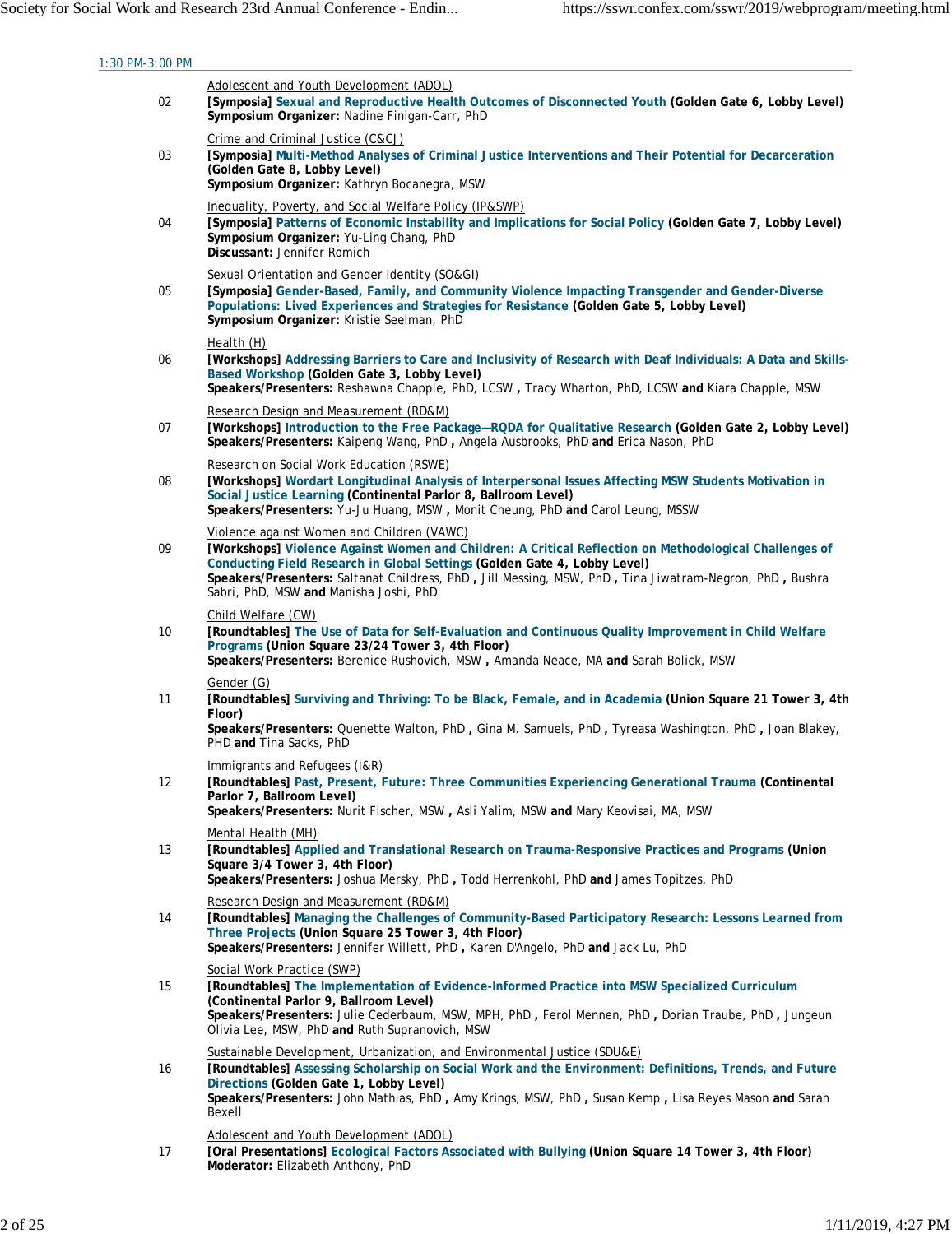| 18                | Aging Services and Gerontology (A&G)<br>[Oral Presentations] Caregiving Assessment & Service Use (Union Square 17 Tower 3, 4th Floor)<br>Moderator: Ronald Toseland, PhD                                                                                        |
|-------------------|-----------------------------------------------------------------------------------------------------------------------------------------------------------------------------------------------------------------------------------------------------------------|
| 19                | Child Welfare (CW)<br>[Oral Presentations] Child and Youth Mental Health (Union Square 20 Tower 3, 4th Floor)<br>Moderator: Bethany Lee, PhD                                                                                                                    |
| 20                | Communities and Neighborhoods (C&N)<br>[Oral Presentations] Civic Engagement and Youth (Union Square 1 Tower 3, 4th Floor)<br>Moderator: Samantha Teixeira, PhD                                                                                                 |
| 21                | Immigrants and Refugees (I&R)<br>[Oral Presentations] Impacts of Trauma & Violence among Immigrants & Refugees (Union Square 18 Tower<br>3, 4th Floor)<br>Moderator: Michael Dentato, PhD                                                                       |
| 22                | International Social Work & Global Issues (ISW&GI)<br>[Oral Presentations] Human Sexuality & Sexual Violence in Global Contexts (Union Square 19 Tower 3, 4th<br>Floor)                                                                                         |
| 23                | Organizations & Management (O&M)<br>[Oral Presentations] Organizational Factors and Tools for Promoting Employee Satisfaction and Well-being<br>(Union Square 16 Tower 3, 4th Floor)<br>Moderator: Kim Brimhall                                                 |
| 24                | Research on Social Work Education (RSWE)<br>[Oral Presentations] Engaging Diversity in Social Work Practice and Education (Union Square 13 Tower 3,<br>4th Floor)<br>Moderator: David Androff, PhD                                                              |
| 25                | Violence against Women and Children (VAWC)<br>[Oral Presentations] Race and IPV Outcomes (Union Square 15 Tower 3, 4th Floor)<br>Moderator: Tricia Bent-Goodley                                                                                                 |
| 26                | Violence against Women and Children (VAWC)<br>[Oral Presentations] Understanding IPV Risk and Response (Union Square 2 Tower 3, 4th Floor)                                                                                                                      |
| 27                | [ePoster Presentations] ePoster Presentations   (Continental Parlors 1-3, Ballroom Level)                                                                                                                                                                       |
| $1:30$ PM-7:30 PM |                                                                                                                                                                                                                                                                 |
|                   |                                                                                                                                                                                                                                                                 |
|                   | Exhibits Open (Continental Ballroom 4-5, Ballroom Level)                                                                                                                                                                                                        |
| 3:00 PM-3:15 PM   |                                                                                                                                                                                                                                                                 |
| $3:15$ PM-4:45 PM | <b>Break</b>                                                                                                                                                                                                                                                    |
| 28                | Invited Journal Editors' Workshop I: Publishing Research in Peer-Reviewed Journals: Talk with the Editors<br>(Golden Gate 8, Lobby Level)<br>Speakers/Presenters: Jeffrey M. Jenson, PhD, Mark E. Courtney, PhD, Bruce E. Thyer, PhD and Kirk A. Foster,<br>PhD |
| 29                | Aging Services and Gerontology (A&G)<br>[Symposia] Best Laid Plans: Planned and Unplanned Pathways into Retirement (Golden Gate 3, Lobby Level)<br>Symposium Organizer: Christina Matz-Costa, PhD<br>Discussant: Marcie Pitt-Catsouphes, PhD                    |
| 30                | Child Welfare (CW)<br>[Symposia] Prenatal and Postnatal Attachment-Based Representations: Assessment and Intervention<br>(Golden Gate 6, Lobby Level)<br>Symposium Organizer: Suzanne Brown, PhD<br>Discussant: Ruth Paris, Ph.D.                               |
| 31                | Communities and Neighborhoods (C&N)<br>[Symposia] Local and Transnational Youth and Community-Based Participatory Research Approaches to<br>Health Promotion (Golden Gate 7, Lobby Level)<br>Symposium Organizer: Linda Sprague                                 |
| 32                | Immigrants and Refugees (I&R)<br>[Symposia] Refugee Youth: Intergeneration Trauma, Challenges, Resilience, and Positive Development<br>(Golden Gate 5, Lobby Level)<br>Symposium Organizer: Wooksoo Kim, PhD                                                    |
| 33                | Mental Health (MH)<br>[Symposia] Virtual Reality Interventions for Addressing Family and Community Violence (Golden Gate 4,<br>Lobby Level)<br>Symposium Organizer: Mark Trahan, PhD<br>Discussant: Erica Nason, PhD                                            |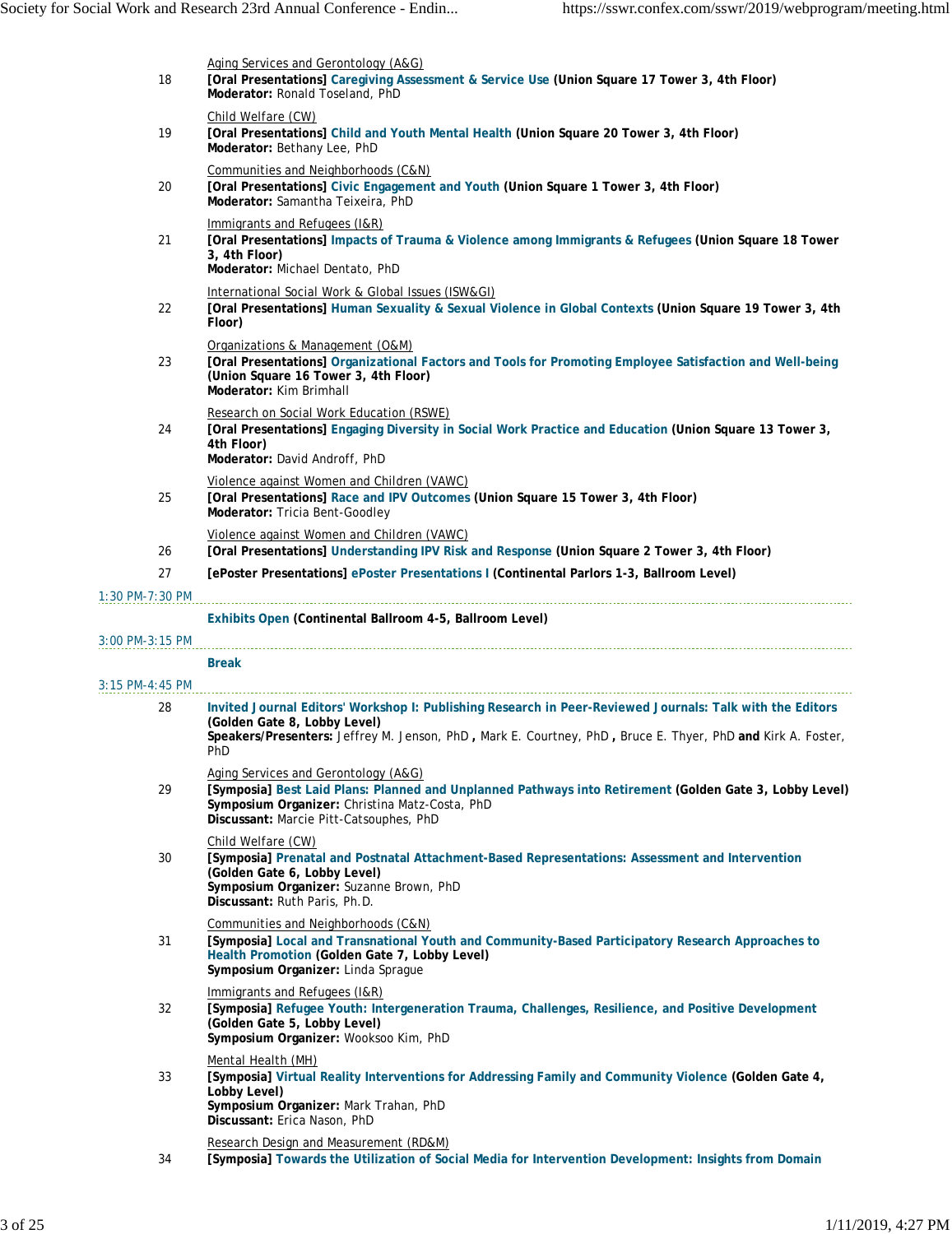**Expertise, Natural Language Processing and Machine Learning (Continental Parlor 8, Ballroom Level) Symposium Organizer:** Maria Rodriguez, PhD, MSW

|    | Social Work Practice (SWP)                                                                                                                                                                                                                                                                                                                                  |
|----|-------------------------------------------------------------------------------------------------------------------------------------------------------------------------------------------------------------------------------------------------------------------------------------------------------------------------------------------------------------|
| 35 | [Symposia] Electronic Health Records: A New Frontier for Social Work Research and Practice (Continental<br>Parlor 7, Ballroom Level)<br>Symposium Organizer: Victoria Stanhope, PhD                                                                                                                                                                         |
| 36 | Work and Work-Life Policies and Programs (WWLPP)<br>[Symposia] Because Passing Laws Is Not Enough: Unpacking the Black Box of Work-Family Policy and<br>Program Implementation (Continental Parlor 9, Ballroom Level)<br>Symposium Organizer: Susan Lambert, PhD<br>Discussant: Jennifer Romich                                                             |
| 37 | Race and Ethnicity (R&E)<br>[Workshops] Sankofa: Going Back and Getting It - a Historical and Comparative Analysis Fifty Years after the<br>Assassination of Rev. Dr. Martin Luther King, Jr (Golden Gate 2, Lobby Level)<br>Speakers/Presenters: Pamela Fox, PhD, LCSW-S, Jacqueline Burse, PhD, MSW, Rosalind Evans, PhD, MSW and<br>Dante Bryant, PhD(S) |
| 38 | Inequality, Poverty, and Social Welfare Policy (IP&SWP)<br>[Roundtables] Cutting Child Poverty in Half: NAS Committee Roundtable (Union Square 23/24 Tower 3, 4th<br>Floor)<br>Speakers/Presenters: Irwin Garfinkel, PhD, Don Winstead, Jr., B.A., Christine James-Brown, B.A. and Dolores<br>Acevedo-Garcia, Ph.D.                                         |
| 39 | Research Design and Measurement (RD&M)<br>[Roundtables] Beyond Inclusion: Knowledge Justice and Social Work Science (Golden Gate 1, Lobby Level)<br>Speakers/Presenters: Tina Sacks, PhD, Gina Samuels, PhD, Susan Stone, PhD and G. Allen Ratliff, MSW                                                                                                     |
| 40 | Violence against Women and Children (VAWC)<br>[Roundtables] Improving Safety Planning for Women Experiencing Intimate Partner Violence Who Have<br>Companion Animals (Union Square 3/4 Tower 3, 4th Floor)<br>Speakers/Presenters: Janet Hoy-Gerlach, PhD, Aviva Vincent, MSW and Natarajan Aravindhan, PhD                                                 |
| 41 | Adolescent and Youth Development (ADOL)<br>[Oral Presentations] The Cross-Cultural Impact of (Cyber)bullying (Union Square 2 Tower 3, 4th Floor)<br>Moderator: Lauren Reed                                                                                                                                                                                  |
| 42 | American Indian, Alaska Native, Native Hawaiian and Global Indigenous Populations (Indigenous Cluster)<br>[Oral Presentations] Indigenous youth and adolescence (Union Square 13 Tower 3, 4th Floor)<br>Moderator: Sacha Klein, PhD                                                                                                                         |
| 43 | Child Welfare (CW)<br>[Oral Presentations] Resilience & outcomes among Older Youth (Union Square 16 Tower 3, 4th Floor)<br>Moderator: Curtis McMillen                                                                                                                                                                                                       |
| 44 | Crime and Criminal Justice (C&CJ)<br>[Oral Presentations] Reentry (Union Square 21 Tower 3, 4th Floor)<br>Moderator: Amy Blank                                                                                                                                                                                                                              |
| 45 | Health (H)<br>[Oral Presentations] Determinants of HIV risk and prophylaxis (Union Square 20 Tower 3, 4th Floor)<br>Moderator: Rogerio Pinto                                                                                                                                                                                                                |
| 46 | Inequality, Poverty, and Social Welfare Policy (IP&SWP)<br>[Oral Presentations] What Works? Who Understands? Interpreting Financial Literacy and Solvency (Union<br>Square 1 Tower 3, 4th Floor)                                                                                                                                                            |
| 47 | Mental Health (MH)<br>[Oral Presentations] TRAUMA EXPOSURE IN CHILDREN AND YOUTH (Union Square 25 Tower 3, 4th Floor)<br>Moderator: Samantha Brown, PhD                                                                                                                                                                                                     |
| 48 | Organizations & Management (O&M)<br>[Oral Presentations] Bidirectional Relationships Between Organizations and Their Environment (Union<br>Square 18 Tower 3, 4th Floor)<br>Moderator: Jennifer Mosley                                                                                                                                                      |
| 49 | Research Design and Measurement (RD&M)<br>[Oral Presentations] Qualitative   Cultural   Social   International (Union Square 19 Tower 3, 4th Floor)<br>Moderator: Deborah Padgett, PhD                                                                                                                                                                      |
| 50 | Sexual Orientation and Gender Identity (SO&GI)<br>[Oral Presentations] Health of Diverse LGBTQ Adults (Union Square 17 Tower 3, 4th Floor)<br>Moderator: Kristie Seelman, PhD                                                                                                                                                                               |
| 51 | Substance Misuse and Addictive Behaviors (SM&AB)<br>[Oral Presentations] Current Policies for Addressing the Opioid Epidemic (Union Square 14 Tower 3, 4th<br>Floor)<br>Moderator: Rachel Chernik                                                                                                                                                           |
|    | Violence against Women and Children (VAWC)                                                                                                                                                                                                                                                                                                                  |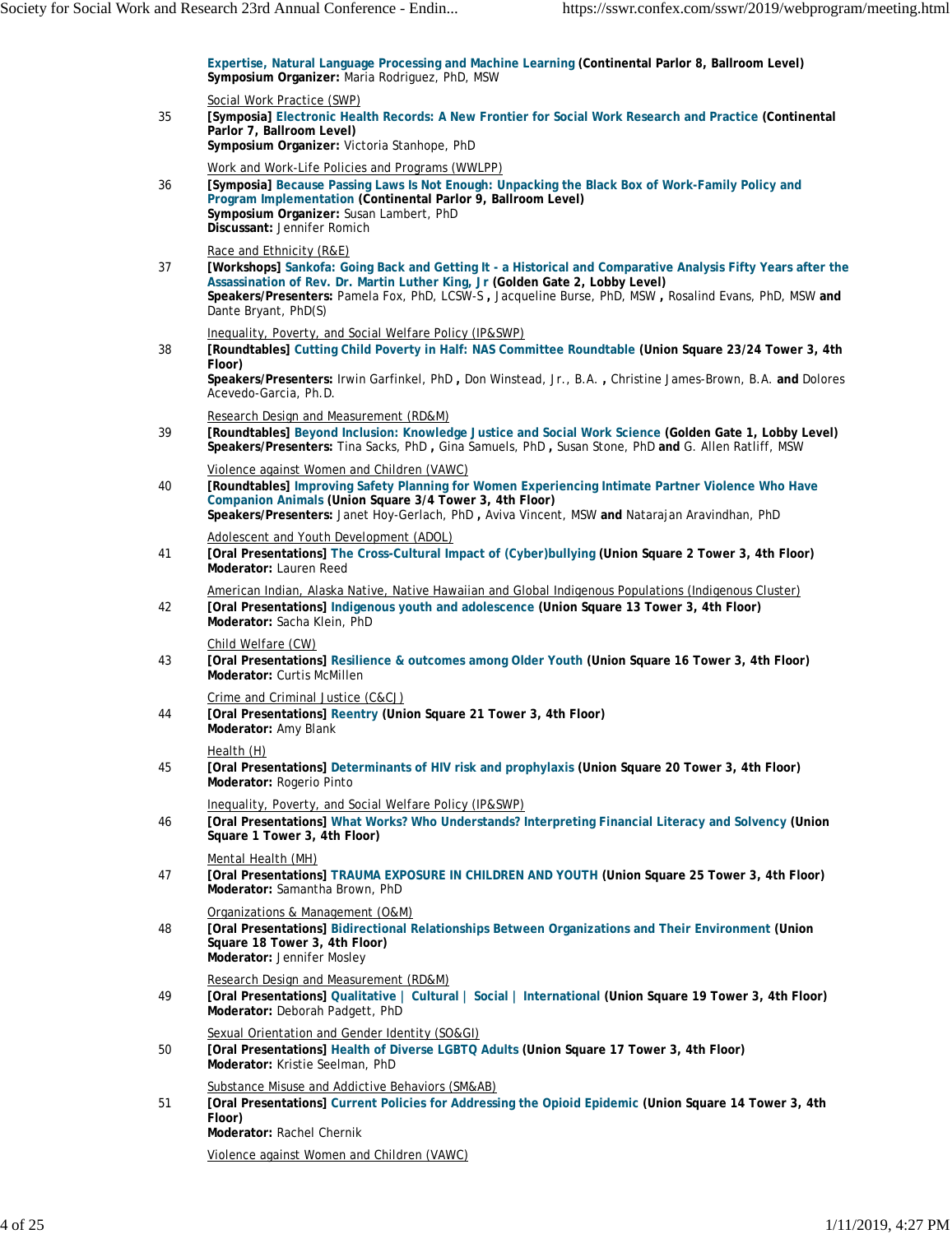| 52                | [Oral Presentations] IPV and the CW System (Union Square 15 Tower 3, 4th Floor)<br>Moderator: Rachel Fusco                                                                                                                                                                                                                           |
|-------------------|--------------------------------------------------------------------------------------------------------------------------------------------------------------------------------------------------------------------------------------------------------------------------------------------------------------------------------------|
| 53                | [ePoster Presentations] ePoster Presentations II (Continental Parlors 1-3, Ballroom Level)                                                                                                                                                                                                                                           |
| 4:45 PM-5:00 PM   |                                                                                                                                                                                                                                                                                                                                      |
|                   | Break                                                                                                                                                                                                                                                                                                                                |
| 5:00 PM-6:30 PM   |                                                                                                                                                                                                                                                                                                                                      |
| 54                | Opening Plenary Session: Rice Cookers, Umbrellas and Piety Laws: Preparing for the Silver Tsunami in China<br>(Continental Ballroom 6, Ballroom Level)<br>Speaker/Presenter: Xinqi Dong, MD, MPH                                                                                                                                     |
| $6:00$ PM-7:00 PM | Volunteer Orientation (Continental Parlor 7, Ballroom Level)                                                                                                                                                                                                                                                                         |
| 6:30 PM-7:30 PM   |                                                                                                                                                                                                                                                                                                                                      |
| 55                | Opening Reception (musical performance by Stanford Wind Queertet) (Continental Ballroom 4-5, Ballroom<br>Level)<br>Speaker/Presenter: Ruth Dunkle                                                                                                                                                                                    |
|                   | Friday, January 18, 2019                                                                                                                                                                                                                                                                                                             |
| 7:00 AM-8:00 AM   | Wednesday   Thursday   Friday   Saturday   Sunday   top                                                                                                                                                                                                                                                                              |
|                   | Cancer SIG (Golden Gate 2, Lobby Level)<br>Speaker/Presenter: Allison Werner-Lin, PhD                                                                                                                                                                                                                                                |
|                   | Critical Social Workers for Justice and Change (Golden Gate 3, Lobby Level)<br>Speaker/Presenter: Shane Brady, PhD                                                                                                                                                                                                                   |
|                   | Culture of Health (Golden Gate 4, Lobby Level)<br>Speaker/Presenter: Clark Peters, PhD, JD                                                                                                                                                                                                                                           |
|                   | Social Work and the Arts (Golden Gate 5, Lobby Level)<br>Speaker/Presenter: Mimi Chapman, PhD                                                                                                                                                                                                                                        |
|                   | Social Work in South Asia (Golden Gate 6, Lobby Level)<br>Speakers/Presenters: Ipshita Pal, PhD and Rahbel Rahman, PhD                                                                                                                                                                                                               |
|                   | Transracial Adoption (Golden Gate 7, Lobby Level)<br>Speaker/Presenter: Jaegoo Lee, PhD                                                                                                                                                                                                                                              |
| 7:30 AM-4:00 PM   |                                                                                                                                                                                                                                                                                                                                      |
|                   | Registration Open (Plaza A, Lobby Level)                                                                                                                                                                                                                                                                                             |
| 8:00 AM-9:30 AM   |                                                                                                                                                                                                                                                                                                                                      |
| 56                | Adolescent and Youth Development (ADOL)<br>[Symposia] Leading with Data: Using an Impact-Driven Research Consortium Model for the Advancement of<br>Social Emotional Learning and Youth Development Programs (Golden Gate 8, Lobby Level)<br>Symposium Organizer: Todd I. Herrenkohl, PhD<br>Discussant: James Herbert Williams, PhD |
| 57                | Gender (G)<br>[Symposia] Starting at the Very Beginning: Addressing the Needs of High Risk Mothers and Children through<br>Social Work Research and Intervention (Continental Parlor 7, Ballroom Level)<br>Symposium Organizer: Sarah Bledsoe, PhD<br>Discussant: Sydney Hans, PhD                                                   |
| 58                | Immigrants and Refugees (I&R)<br>[Symposia] Social Service Organizations Along Migrant Pathways (Golden Gate 7, Lobby Level)<br>Symposium Organizer: John Doering-White                                                                                                                                                              |
| 59                | Violence against Women and Children (VAWC)<br>[Symposia] Translating Research on Adverse Childhood Experiences (ACEs): The Implications of How We<br>Measure, Screen, and Conceptualize Child Adversity (Union Square 22 Tower 3, 4th Floor)<br>Symposium Organizer: Paul Lanier, PhD                                                |
| 60                | Child Welfare (CW)<br>[Workshops] Relative Efficiency of Using Summary Statistics in Meta-Analysis: Recent Advances (Golden<br>Gate 3, Lobby Level)<br>Speaker/Presenter: Shenyang Guo, PhD                                                                                                                                          |
| 61                | Communities and Neighborhoods (C&N)<br>[Workshops] Advances in Community Measurement Methods (Continental Parlor 8, Ballroom Level)<br>Speakers/Presenters: Mary Ohmer, PhD, Claudia Coulton, PhD, Joanne Sobeck, PhD and Jamie Booth                                                                                                |
| 62                | Research Design and Measurement (RD&M)<br>[Workshops] Using the Life History Calendar and Multi-Level Modeling to Examine Intimate Partner Violence<br>over Time (Golden Gate 6, Lobby Level)<br>Speakers/Presenters: Angie Kennedy, PhD, Mieko Yoshihama, PhD and Deborah Bybee, PhD                                                |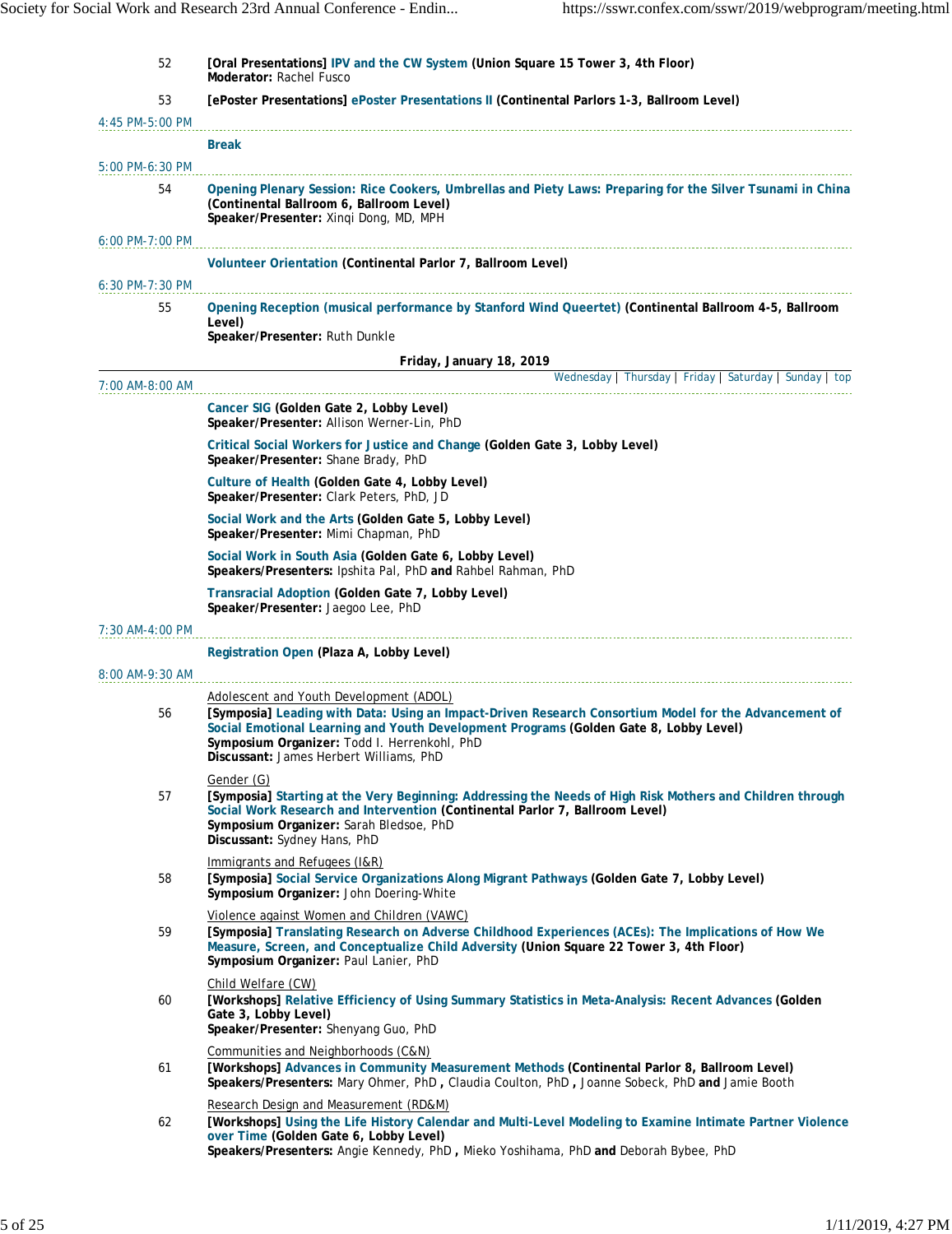| 63 | Social Work Practice (SWP)<br>[Workshops] Sharing Research Results with the Larger Public: Dealing Effectively with the Mass Media<br>(Golden Gate 5, Lobby Level)<br>Speakers/Presenters: Elena Delavega, PhD, MSW, Susan Elswick, EdD, LCSW, LSSW and Melissa Hirschi, PhD                                                                                           |
|----|------------------------------------------------------------------------------------------------------------------------------------------------------------------------------------------------------------------------------------------------------------------------------------------------------------------------------------------------------------------------|
| 64 | Sustainable Development, Urbanization, and Environmental Justice (SDU&E)<br>[Workshops] Mapping Community Violence (and Ways to Stop It): Free Geographic Information Science (GIS)<br>Software for Social Work Research (Golden Gate 4, Lobby Level)<br>Speakers/Presenters: Richard Smith, PhD, Dennis Kao, PhD, Kyeongmo Kim, PhD and Nikita Buckhoy, MSW           |
| 65 | Violence against Women and Children (VAWC)<br>[Workshops] A Comprehensive Campus Climate Assessment Model: From Engaging Leadership to Action<br>Planning on Campus (Golden Gate 2, Lobby Level)<br>Speakers/Presenters: Julia Cusano, MSW, Julia O'Connor, MSW, MPH, Sarah McMahon, PhD and Kate Stepleton,<br><b>MSW</b>                                             |
| 66 | International Social Work & Global Issues (ISW&GI)<br>[Roundtables] Translation within International Qualitative Inquiry: Power, Positionality, and Creation of<br>Meaning (Continental Parlor 9, Ballroom Level)<br>Speakers/Presenters: David S. Byers, Ph.D., Tamarah Moss, Ph.D., Cindy Sousa, PhD, MSW, MPH, Odessa<br>Gonzalez Benson, PhD and Altaf Husain, PhD |
| 67 | Research Design and Measurement (RD&M)<br>[Roundtables] Utility of Benchmarking to Evaluate the Implementation of Research Supported Interventions<br>(Union Square 23/24 Tower 3, 4th Floor)<br>Speakers/Presenters: Allen Rubin, PhD, Bruce Thyer, PhD, Joanne Yaffe, PhD and Danielle Parrish, PhD                                                                  |
| 68 | Research on Social Work Education (RSWE)<br>[Roundtables] Doctoral Students' Reflections on Social Work's Response to Violence (Union Square 3/4<br>Tower 3, 4th Floor)<br>Speakers/Presenters: Diana Melendez, MSW, Gilbert Nick, LMSW, MPA, Gleneara Bates, MSW and Tiffany<br>Younger                                                                               |
| 69 | Adolescent and Youth Development (ADOL)<br>[Oral Presentations] Examining Violence through Diverse Methodological Approaches (Union Square 18<br>Tower 3, 4th Floor)<br>Moderator: Henrika McCoy, PhD                                                                                                                                                                  |
| 70 | Aging Services and Gerontology (A&G)<br>[Oral Presentations] Caregiving & Diversity (Golden Gate 1, Lobby Level)<br>Moderator: Anissa Rogers, PhD, LCSW, MA                                                                                                                                                                                                            |
| 71 | Crime and Criminal Justice (C&CJ)<br>[Oral Presentations] Youth and Justice (Union Square 16 Tower 3, 4th Floor)<br>Moderator: B.K. Elizabeth Kim, PhD                                                                                                                                                                                                                 |
| 72 | Health (H)<br>[Oral Presentations] Structural and geographic barriers to health (Union Square 1 Tower 3, 4th Floor)<br>Moderator: Tess Thompson, PhD, MPH                                                                                                                                                                                                              |
| 73 | Immigrants and Refugees (I&R)<br>[Oral Presentations] Mental & Behavioral Health Issues among Immigrants & Refugees (Union Square 19<br>Tower 3, 4th Floor)<br>Moderator: Cecilia Mengo, PhD                                                                                                                                                                           |
| 74 | Inequality, Poverty, and Social Welfare Policy (IP&SWP)<br>[Oral Presentations] The Impact of Income Supports on reducing Poverty (Union Square 17 Tower 3, 4th<br>Floor)<br>Moderator: Marci Ybarra, PhD                                                                                                                                                              |
| 75 | Mental Health (MH)<br>[Oral Presentations] SYSTEMATIC REVIEWS IN MENTAL HEALTH (Union Square 21 Tower 3, 4th Floor)<br>Moderator: Stephanie Bryson, PhD                                                                                                                                                                                                                |
| 76 | Organizations & Management (O&M)<br>[Oral Presentations] Organizational barriers and support to implementing evidence-based programs (Union<br>Square 20 Tower 3, 4th Floor)<br>Moderator: Monica Perez Jolles, PhD                                                                                                                                                    |
| 77 | Race and Ethnicity (R&E)<br>[Oral Presentations] Mixed Methods and Qualitative Research in Social Work (METHOD) (Union Square 15<br>Tower 3, 4th Floor)<br>Moderator: Judy Krysik                                                                                                                                                                                      |
| 78 | School Social Work (SSW)<br>[Oral Presentations] Education, Behavior, and Mental Health Services and Practices (Union Square 13 Tower<br>3, 4th Floor)<br>Moderator: Aidyn Iachini, PhD                                                                                                                                                                                |
| 79 | Substance Misuse and Addictive Behaviors (SM&AB)<br>[Oral Presentations] Opioid Use: Risk factors and Intervention (Union Square 25 Tower 3, 4th Floor)<br>Moderator: Matthew Howard, PhD                                                                                                                                                                              |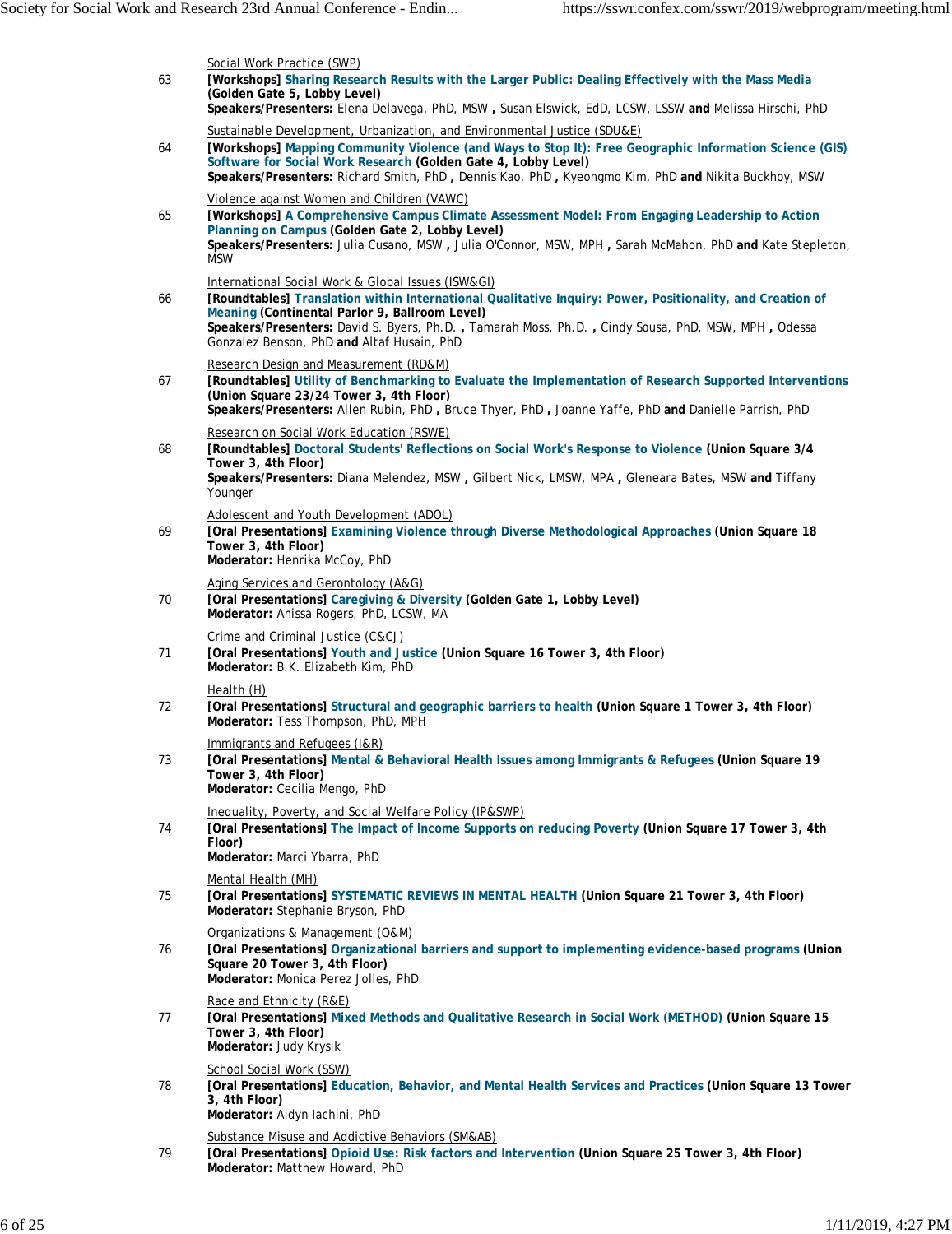| 80               | Violence against Women and Children (VAWC)<br>[Oral Presentations] Adolescent Partner Violence (Union Square 14 Tower 3, 4th Floor)                                                                                                                                                                                                                                                                                                             |
|------------------|-------------------------------------------------------------------------------------------------------------------------------------------------------------------------------------------------------------------------------------------------------------------------------------------------------------------------------------------------------------------------------------------------------------------------------------------------|
| 81               | [ePoster Presentations] ePoster Presentations III (Continental Parlors 1-3, Ballroom Level)                                                                                                                                                                                                                                                                                                                                                     |
| 8:00 AM-6:45 PM  |                                                                                                                                                                                                                                                                                                                                                                                                                                                 |
|                  | Exhibits Open (Continental Ballroom 4-5, Ballroom Level)                                                                                                                                                                                                                                                                                                                                                                                        |
| 9:30 AM-9:45 AM  |                                                                                                                                                                                                                                                                                                                                                                                                                                                 |
|                  | Break (Continental Ballroom 4-5, Ballroom Level)                                                                                                                                                                                                                                                                                                                                                                                                |
| 9:45 AM-11:15 AM |                                                                                                                                                                                                                                                                                                                                                                                                                                                 |
| 82               | RCDC Roots & Wings Roundtable I: Roots Session Preparing Doctoral Students for Impactful Research<br>through Qualifying/Comprehensive Examinations (Golden Gate 8, Lobby Level)<br>Speakers/Presenters: Paula Nurius, PhD, Elizabeth Aparicio, PhD, Julia Henly, PhD, Nancy Hooyman and<br>Maggie Thomas, MSW                                                                                                                                   |
| 83               | Aging Services and Gerontology (A&G)<br>[Symposia] Applying an Aging Lens to the Grand Challenges (Continental Parlor 8, Ballroom Level)<br>Symposium Organizer: Tam Perry, PhD<br>Discussant: Ruth Dunkle                                                                                                                                                                                                                                      |
| 84               | Child Welfare (CW)<br>[Symposia] Research on Child Welfare Policies and Services to Inform the Policy (Continental Parlor 7,<br>Ballroom Level)<br>Symposium Organizer: Haksoon Ahn, PhD<br>Discussants: Diane DePanfilis, PhD, MSW and Richard P. Barth, PHD                                                                                                                                                                                   |
| 85               | International Social Work & Global Issues (ISW&GI)<br>[Symposia] Family Policy Around the World (Union Square 22 Tower 3, 4th Floor)<br>Symposium Organizer: Daniel Meyer, PhD<br>Discussants: Luke Shaefer, PhD and David Pate, PhD                                                                                                                                                                                                            |
| 86               | Violence against Women and Children (VAWC)<br>[Symposia] Meaningful Action Towards Ending Gender Based Violence: Including Children's Voices in<br>Conversations and Decisions That Are Made about Their Lives (Continental Parlor 9, Ballroom Level)<br>Symposium Organizer: Stephanie Holt, PhD<br>Discussant: John Devaney, PhD                                                                                                              |
| 87               | Violence against Women and Children (VAWC)<br>[Symposia] Pathways to Sexual Violence: Abuse, Attachment, and Dysregulation (Golden Gate 7, Lobby<br>Level)<br>Symposium Organizer: Melissa Grady, PhD                                                                                                                                                                                                                                           |
| 88               | Gender (G)<br>[Workshops] Publishing Feminist, Intersectionality Research in Social Work (Golden Gate 3, Lobby Level)<br>Speakers/Presenters: Shirley Chau, PhD, Sara Goodkind, PhD and Shweta Singh, PhD                                                                                                                                                                                                                                       |
| 89               | Research Design and Measurement (RD&M)<br>[Workshops] Implementation Science for Social Work Researchers: Maximizing NIH Funding Opportunities<br>(Golden Gate 4, Lobby Level)<br>Speakers/Presenters: Denise Pintello, PhD; MSW, Suzanne Heurtin-Roberts, PhD; MSW, Denise Juliano-Bult,<br>MSW and Cheryl Boyce, PhD                                                                                                                          |
| 90               | Research Design and Measurement (RD&M)<br>[Workshops] Power Analysis Using R: A Helpful Technique for Social Work Researchers (Golden Gate 2,<br>Lobby Level)<br>Speakers/Presenters: Charles Auerbach, PhD, Wendy Zeitlin, PhD and Matthew Cuellar, PhD                                                                                                                                                                                        |
| 91               | Research on Social Work Education (RSWE)<br>[Workshops] Predatory Journals and Scientific Dissemination: What to Do? (Golden Gate 5, Lobby Level)<br>Speakers/Presenters: David Okech, Bruce Thyer, PhD, Christopher Salas-Wright, PhD and Brandy Maynard, PhD                                                                                                                                                                                  |
| 92               | Research on Social Work Education (RSWE)<br>[Workshops] Promoting Social Justice on What Works and for Whom: Realist Evaluation Utilizing Big Data:<br>Demonstration with Real Human Services & School Big Data from Manchester City Council (UK) and<br>Chautauqua & Rockland Counties (NY) (Golden Gate 6, Lobby Level)<br>Speakers/Presenters: Mansoor Kazi, PhD, Marie McLaughlin, MSW, Yeongbin Kim, MSW and Rachel Ludwig,<br><b>LCSW</b> |
| 93               | Adolescent and Youth Development (ADOL)<br>[Roundtables] A Grand Challenges Progress Report: Assessing the Impact of Ensure Healthy Development for<br>All Youth (Union Square 23/24 Tower 3, 4th Floor)<br>Speakers/Presenters: Jeffrey Jenson, PhD, J David Hawkins, PhD, Kimberly Bender, PhD, Valerie Shapiro, PhD<br>and Richard F. Catalano, PhD                                                                                          |
| 94               | Communities and Neighborhoods (C&N)<br>[Roundtables] Toward a Systematic Approach to Measuring, Treating, and Preventing Trauma in New<br>Orleans Communities Still Recovering from Natural and Manmade Disasters (Union Square 3/4 Tower 3, 4th<br>Floor)<br>Speakers/Presenters: Maurya Glaude, PhD, MSW, Samantha Francois, PhD, Charles Figley, PhD and Curtis                                                                              |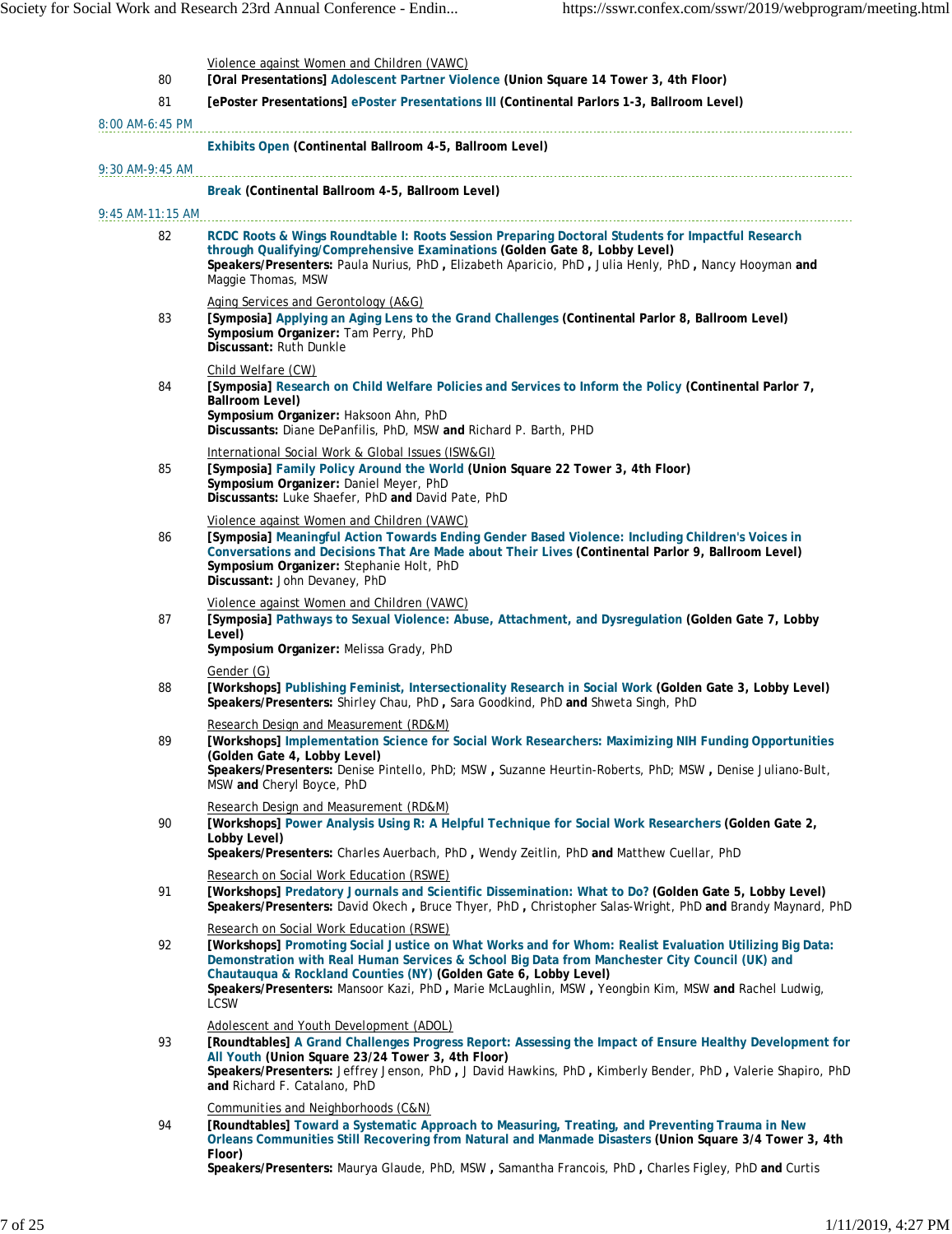|                     | Davis, MSW                                                                                                                                                                                                                                                                |
|---------------------|---------------------------------------------------------------------------------------------------------------------------------------------------------------------------------------------------------------------------------------------------------------------------|
| 95                  | Organizations & Management (O&M)<br>[Roundtables] The Complexity of Collaborative Practice: Benefits and Challenges As Mutually-Informing<br>(Union Square 21 Tower 3, 4th Floor)<br>Speakers/Presenters: Marianna Colvin, PhD, Shari Miller, PhD and Leslie Meskin, MSW  |
| 96                  | Social Work Practice (SWP)<br>[Roundtables] Using Program Evaluation to Introduce an Evidence Informed Practice Model to Clinical Social<br>Work (Golden Gate 1, Lobby Level)<br>Speakers/Presenters: Ferol Mennen, PhD, Abigail Palmer Molina, MA and William Monro, MSW |
| 97                  | Aging Services and Gerontology (A&G)<br>[Oral Presentations] Safety & Financial Security among Older Adults (Union Square 15 Tower 3, 4th Floor)<br>Moderator: Leslie Hasche, PhD                                                                                         |
| 98                  | Child Welfare (CW)<br>[Oral Presentations] Young children & families (Union Square 13 Tower 3, 4th Floor)<br>Moderator: Jill Berrick                                                                                                                                      |
| 99                  | Communities and Neighborhoods (C&N)<br>[Oral Presentations] Civic Engagement and Advocacy to End Community Violence (Union Square 14 Tower<br>3, 4th Floor)<br>Moderator: Maryellen Brown                                                                                 |
| 100                 | Immigrants and Refugees (I&R)<br>[Oral Presentations] Service Provision & Utilization among Immigrants, Refugees, & Asylees (Union Square<br>19 Tower 3, 4th Floor)<br>Moderator: Arati Maleku, Ph.D.                                                                     |
| 101                 | Mental Health (MH)<br>[Oral Presentations] MENTAL HEALTH AND PHYSICAL HEALTH (Union Square 16 Tower 3, 4th Floor)<br>Moderator: Candace Killian-Farrell, PhD, LCSW                                                                                                        |
| 102                 | Race and Ethnicity (R&E)<br>[Oral Presentations] SW practice and research on Violence (VIOLENCE) (Union Square 20 Tower 3, 4th<br>Floor)<br>Moderator: Jill Messing, MSW, PhD                                                                                             |
| 103                 | School Social Work (SSW)<br>[Oral Presentations] School Climate and Culture (Union Square 1 Tower 3, 4th Floor)<br>Moderator: Ronald Pitner                                                                                                                               |
| 104                 | Sexual Orientation and Gender Identity (SO&GI)<br>[Oral Presentations] Experiences of LGBTQ Youth (Union Square 17 Tower 3, 4th Floor)<br>Moderator: Paul Sterzing, PhD                                                                                                   |
| 105                 | Social Work Practice (SWP)<br>[Oral Presentations] Practice research with youth (Union Square 18 Tower 3, 4th Floor)<br>Moderator: Winnie Kung, PhD                                                                                                                       |
| 106                 | Violence against Women and Children (VAWC)<br>[Oral Presentations] Violence, Abuse, and Mental Health (Union Square 25 Tower 3, 4th Floor)<br>Moderator: Stephanie Kennedy                                                                                                |
| 107                 | [ePoster Presentations] ePoster Presentations IV (Continental Parlors 1-3, Ballroom Level)                                                                                                                                                                                |
| $11:15$ AM-11:30 AM |                                                                                                                                                                                                                                                                           |
| 11:30 AM-12:30 PM   | <b>Break</b>                                                                                                                                                                                                                                                              |
| 108                 | Aaron Rosen Lecture: Mismeasurement in social work: Building evidence-based practice one measure at a<br>time (Continental Ballroom 6, Ballroom Level)<br>Speaker/Presenter: Craig LeCroy, Ph.D.                                                                          |
| 12:30 PM-1:30 PM    |                                                                                                                                                                                                                                                                           |
|                     | Achieve equal opportunity and justice (Grand Challenge) (Continental Parlor 8, Ballroom Level)<br>Speakers/Presenters: Jeremy Goldbach, PhD, Ruth McRoy, PhD and Rocio Calvo, PhD                                                                                         |
|                     | Addictive Behaviors and Substance Misuse (Golden Gate 2, Lobby Level)<br>Speakers/Presenters: Audrey Begun, PhD, Alexis Kuerbis, PhD and Paul Sacco, PhD, LCSW                                                                                                            |
|                     | Advance long and productive lives (Grand Challenge) (Golden Gate 3, Lobby Level)<br>Speakers/Presenters: Guillermo Ernest Gonzales and Christina Matz-Costa, PhD                                                                                                          |
|                     | Associate Deans for Research (Golden Gate 4, Lobby Level)<br>Speakers/Presenters: Joanne L. Sobeck, PhD and Elizabeth M. Z. Farmer, PhD                                                                                                                                   |
|                     | Build financial capability for all (Grand Challenge) (Golden Gate 5, Lobby Level)<br>Speakers/Presenters: Margaret Sherraden, Jodi Jacobson Frey, PhD, LCSW-C, Jin Huang, PhD and Julie<br>Birkenmaier, PhD                                                               |
|                     | CANCELLED - Child Welfare System-Involved LGBTQ Youth (Golden Gate 6, Lobby Level)                                                                                                                                                                                        |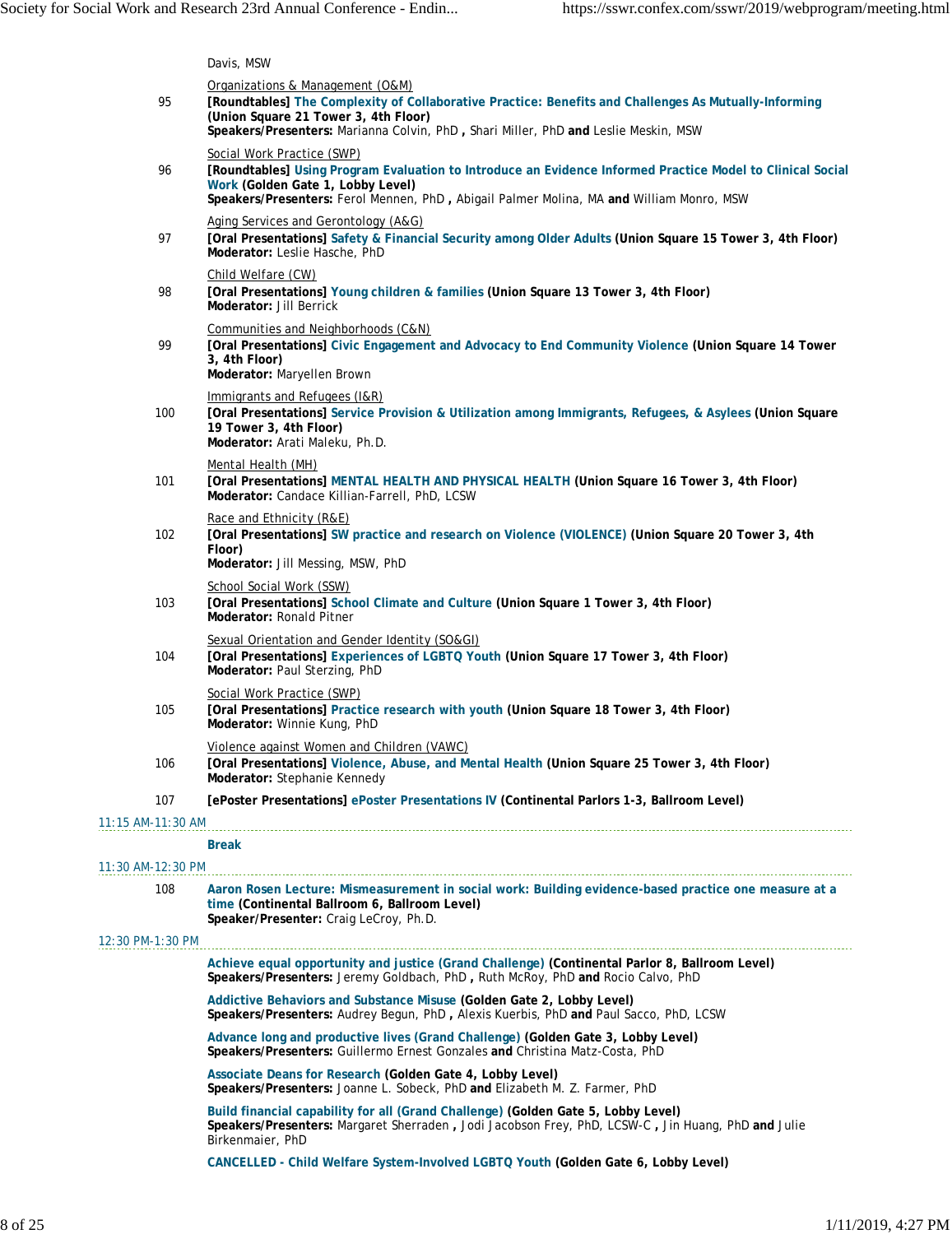|                   | Speakers/Presenters: Nicholas Forge, PhD and Robin Hartinger-Saunders, PhD                                                                                                                                                                                                                         |
|-------------------|----------------------------------------------------------------------------------------------------------------------------------------------------------------------------------------------------------------------------------------------------------------------------------------------------|
|                   | Close the health gap (Grand Challenge) (Golden Gate 7, Lobby Level)<br>Speakers/Presenters: Karina Walters, PhD and Michael Spencer                                                                                                                                                                |
|                   | Coalition for the Promotion of Behavioral Health: Unleashing the Power of Prevention (Grand Challenge)<br>(Golden Gate 8, Lobby Level)<br>Speakers/Presenters: Jeffrey M. Jenson, PhD and J. David Hawkins, PhD                                                                                    |
|                   | Create social responses to a changing environment (Grand Challenge) (Union Square 22 Tower 3, 4th Floor)<br>Speakers/Presenters: Lawrence Palinkas, PhD, Susan P. Kemp, PhD and Lisa Reyes Mason                                                                                                   |
|                   | Criminal and Juvenile Justice (Continental Parlor 7, Ballroom Level)<br>Speaker/Presenter: Susan McCarter, PhD                                                                                                                                                                                     |
|                   | Data Science (Continental Parlor 9, Ballroom Level)<br>Speakers/Presenters: Kevin White, PhD and Kai Wei, MSW                                                                                                                                                                                      |
|                   | End Homelessness (Grand Challenge) (Union Square 3/4 Tower 3, 4th Floor)<br>Speakers/Presenters: Ben Henwood, PhD, Deborah Padgett, PhD and Dan Herman                                                                                                                                             |
|                   | Father-Related Research (Union Square 23/24 Tower 3, 4th Floor)<br>Speakers/Presenters: Tova Walsh, PhD, Jennifer Bellamy, PhD and Mark Trahan, PhD                                                                                                                                                |
|                   | Human-Animal Interaction (Golden Gate 1, Lobby Level)<br>Speakers/Presenters: Janet Hoy-Gerlach, PhD and Aviva Vincent, MSW                                                                                                                                                                        |
|                   | Lunch On Your Own                                                                                                                                                                                                                                                                                  |
|                   | Maternal and Infant Mental Health (Union Square 21 Tower 3, 4th Floor)<br>Speakers/Presenters: Ruth Paris, Ph.D., Sarah Kye Price, PhD and Ferol Mennen, PhD                                                                                                                                       |
|                   | Psychiatric Medications (Union Square 25 Tower 3, 4th Floor)<br>Speakers/Presenters: Kia Bentley, PhD, Jeffrey Lacasse and Shannon Hughes, PhD                                                                                                                                                     |
|                   | Qualitative Social Work Research (Union Square 13 Tower 3, 4th Floor)<br>Speakers/Presenters: Elizabeth Bowen, PhD and Quenette Walton, PhD                                                                                                                                                        |
|                   | School Social Work and School-Based Research (Union Square 14 Tower 3, 4th Floor)<br>Speakers/Presenters: Michael Kelly, PhD and Ron Avi Astor, PhD                                                                                                                                                |
|                   | Social Innovation and Entrepreneurship (Union Square 15 Tower 3, 4th Floor)<br>Speaker/Presenter: Stephen Edward McMillin, PhD                                                                                                                                                                     |
|                   | Social Justice in Social Work Education, Research and Practice (Union Square 16 Tower 3, 4th Floor)<br>Speakers/Presenters: Cassandra Simon, PhD, Josephine Pryce, PhD and Pamela Melton, PhD                                                                                                      |
|                   | Social Work Research in China (Union Square 20 Tower 3, 4th Floor)<br>Speaker/Presenter: Julian Chow, PhD                                                                                                                                                                                          |
|                   | Social Work and Anthropology (Union Square 18 Tower 3, 4th Floor)<br>Speakers/Presenters: John Mathias, PhD, Tam Perry, PhD, Matthew Chin and Lauren Gulbas, PhD                                                                                                                                   |
|                   | Stop family violence (Grand Challenge) (Union Square 1 Tower 3, 4th Floor)<br>Speakers/Presenters: Jane Gilgun, PhD, Patricia Kohl, PhD and Melissa Jonson-Reid, PhD                                                                                                                               |
|                   | Tenure-Track Professors of Social Work and Social Welfare (Union Square 17 Tower 3, 4th Floor)<br>Speakers/Presenters: Valerie B. Shapiro, PhD and Tina Sacks, PhD                                                                                                                                 |
|                   | WITHDRAWN: Social Work in Sports (Union Square 19 Tower 3, 4th Floor)<br>Speaker/Presenter: Matt Moore, PhD                                                                                                                                                                                        |
| $1:30$ PM-1:45 PM | <b>Break</b>                                                                                                                                                                                                                                                                                       |
| $1:45$ PM-3:15 PM |                                                                                                                                                                                                                                                                                                    |
| 109               | Invited Symposium I: Connecting the Dots: Bridging Research and Practice to Prevent Multiple Forms of<br>Violence (Golden Gate 8, Lobby Level)<br>Speakers/Presenters: Patricia Kohl, PhD, Alisa Somji, MPH and Abena Asare                                                                        |
| 110               | Child Welfare (CW)<br>[Symposia] Fathering in the Context of Diverse Service Systems (Union Square 22 Tower 3, 4th Floor)<br>Symposium Organizer: Justin Harty, MSW<br>Discussant: Justin Harty, MSW                                                                                               |
| 111               | Crime and Criminal Justice (C&CJ)<br>[Symposia] When Crises Combine: Smart Decarceration in an Era of Housing Insecurity (Golden Gate 6,<br>Lobby Level)<br>Symposium Organizer: Leah Jacobs, PhD                                                                                                  |
| 112               | Mental Health (MH)<br>[Symposia] Evaluating the Impact of Emergency Mobile Psychiatric Services for Addressing Acute Behavioral<br>Health Needs of Youth in the Community: Policy, Service and Training Implications (Golden Gate 5, Lobby<br>Level)<br>Symposium Organizer: Michael Fendrich, PhD |
|                   | Discussant: Jeffrey Vanderploeg, Ph.D.                                                                                                                                                                                                                                                             |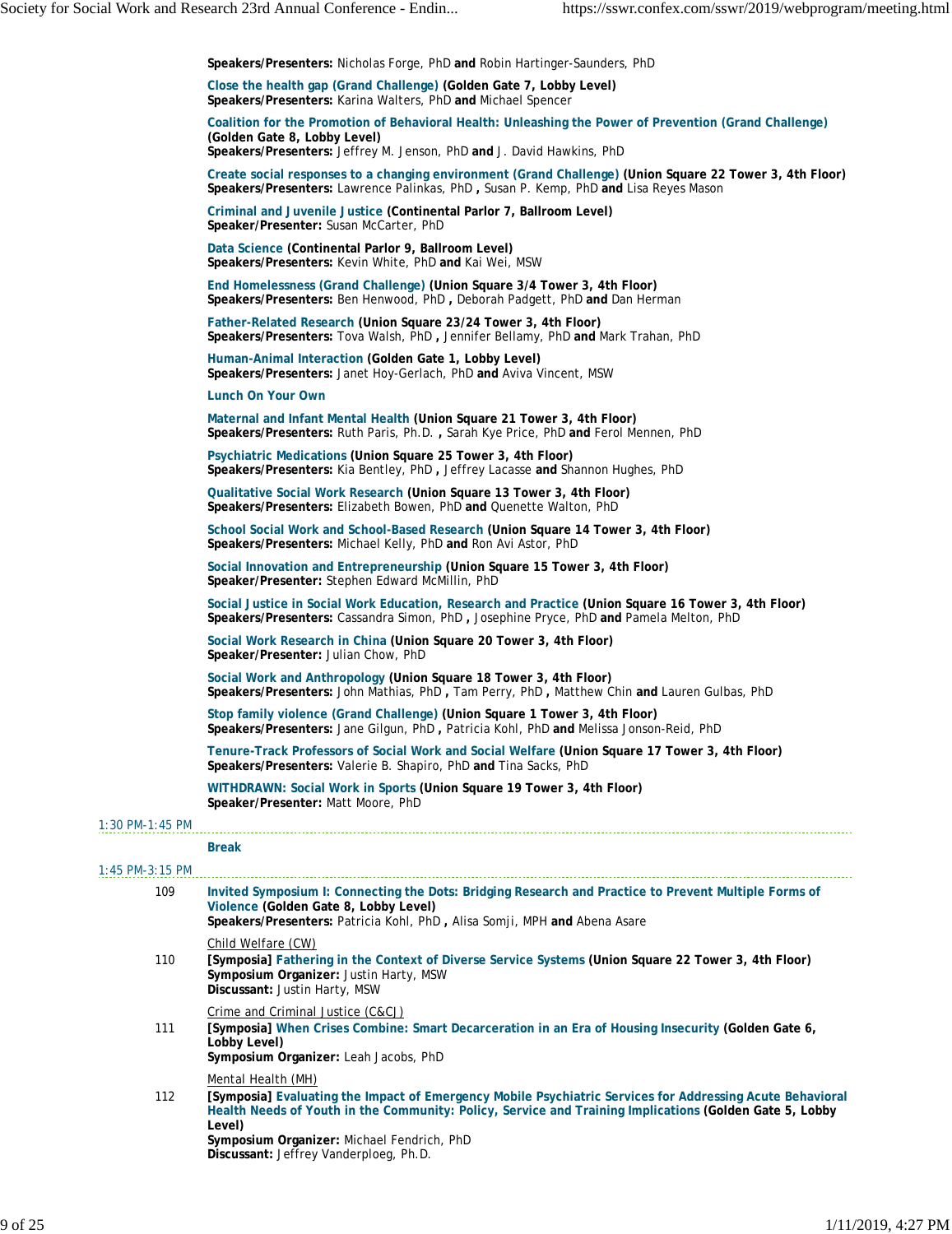|     | Race and Ethnicity (R&E)                                                                                                                                                                                                                                                                                                                                                              |
|-----|---------------------------------------------------------------------------------------------------------------------------------------------------------------------------------------------------------------------------------------------------------------------------------------------------------------------------------------------------------------------------------------|
| 113 | [Symposia] Coparenting in the Absence of Romantic Ties: Highlighting the Experiences of African American<br>Parents (Golden Gate 7, Lobby Level)<br>Symposium Organizer: Qiana R. Cryer-Coupet, PhD                                                                                                                                                                                   |
| 114 | Substance Misuse and Addictive Behaviors (SM&AB)<br>[Symposia] Mindfulness-Based Interventions for Addiction in Social Work: Novel Therapeutic Mechanisms<br>and Measurement Strategies (Golden Gate 3, Lobby Level)<br>Symposium Organizer: Eric Garland, PhD<br>Discussant: Matthew Howard, PhD                                                                                     |
| 115 | Violence against Women and Children (VAWC)<br>[Symposia] Nevertheless We Persist: Resisting and Subverting Neoliberalism and Carceral Logics in Domestic<br>Violence Work (Golden Gate 4, Lobby Level)<br>Symposium Organizer: Stephanie Wahab, PhD<br>Discussant: Kalei Kanuha, PhD                                                                                                  |
| 116 | Work and Work-Life Policies and Programs (WWLPP)<br>[Symposia] Conditions and Experiences of Low-Wage Workers across Contexts in the U.S (Continental Parlor<br>8, Ballroom Level)<br>Symposium Organizer: Berenice Castillo, MSW<br>Discussant: Vincent Fusaro, PhD                                                                                                                  |
| 117 | Research Design and Measurement (RD&M)<br>[Workshops] Working with New Public Datasets on Violence Against Children and Adolescents in<br>International Settings (Golden Gate 2, Lobby Level)<br>Speakers/Presenters: Francis Barchi, PhD, Samantha Winter, PhD, Jordan Steiner, MA and Greta Massetti, PhD                                                                           |
| 118 | Health (H)<br>[Roundtables] Collaborative Interprofessional Research: An Opportunity for Social Work Leadership<br>(Continental Parlor 7, Ballroom Level)<br>Speakers/Presenters: Shari Miller, PhD, Lisa S. Panisch, MSW, Kristin Bolton, PhD, Barbara Jones, PhD and<br>David McLeod                                                                                                |
| 119 | Inequality, Poverty, and Social Welfare Policy (IP&SWP)<br>[Roundtables] Tracing the Recession & the Welfare State: The Changing Nature of Work, Gentrification, and<br>the Rise of Global Corporate Landlords (Union Square 23/24 Tower 3, 4th Floor)<br>Speakers/Presenters: Richard Smith, PhD, Roberta Iversen, Mina Addo, MS and Amy Baker, PhD                                  |
| 120 | Research Design and Measurement (RD&M)<br>[Roundtables] Leveraging the Reflexive Self in Research: Reflections on Cultivating a Self-Reflexive Practice<br>(Continental Parlor 9, Ballroom Level)<br>Speakers/Presenters: Erin Harrop, MSW, Martha Aby, MBA, MSW, Claire Willey-Sthapit, MSSW and Taryn<br>Lindhorst, PhD                                                             |
| 121 | School Social Work (SSW)<br>[Roundtables] Moving the Field Forward: Using Technology through a Professional Learning Community<br>Model to Increase School Social Workers' Skills in Using Data & EBP (Union Square 3/4 Tower 3, 4th Floor)<br>Speakers/Presenters: Michael Kelly, PhD, Natasha Bowen, PhD, Michele Patak-Pietrefesa, MSW, Andrew<br>Brake, PhD and Robert Lucio, PhD |
| 122 | Adolescent and Youth Development (ADOL)<br>[Oral Presentations] Substance Youth, Mental Health, and Justice-Involved Youth (Union Square 14 Tower<br>3.4th Floor)<br>Moderator: Natasha Mendoza                                                                                                                                                                                       |
| 123 | American Indian, Alaska Native, Native Hawaiian and Global Indigenous Populations (Indigenous Cluster)<br>[Oral Presentations] Health and Mental Health and Trauma (Union Square 16 Tower 3, 4th Floor)<br>Moderator: Sandra Momper, PhD                                                                                                                                              |
| 124 | Child Welfare (CW)<br>[Oral Presentations] Supports & Services for Older Youth (Union Square 13 Tower 3, 4th Floor)<br>Moderator: Judy Havlicek, PhD                                                                                                                                                                                                                                  |
| 125 | Disability (D)<br>[Oral Presentations] Disability, Quality of Life and Health/Mental Health Outcomes (Union Square 21 Tower<br>3, 4th Floor)<br>Moderator: Melissa Bellin, PhD                                                                                                                                                                                                        |
| 126 | Gender (G)<br>[Oral Presentations] Relationships and sexual health (Union Square 20 Tower 3, 4th Floor)<br>Moderator: Andrea Savage, PhD                                                                                                                                                                                                                                              |
| 127 | Health (H)<br>[Oral Presentations] Preventing obesity (Union Square 15 Tower 3, 4th Floor)<br>Moderator: Daniel Miller, PhD                                                                                                                                                                                                                                                           |
| 128 | Inequality, Poverty, and Social Welfare Policy (IP&SWP)<br>[Oral Presentations] Low-Wage Workers, Income Security, and Family Stability (Union Square 1 Tower 3,<br>4th Floor)<br>Moderator: Kristin Seefeldt, PhD                                                                                                                                                                    |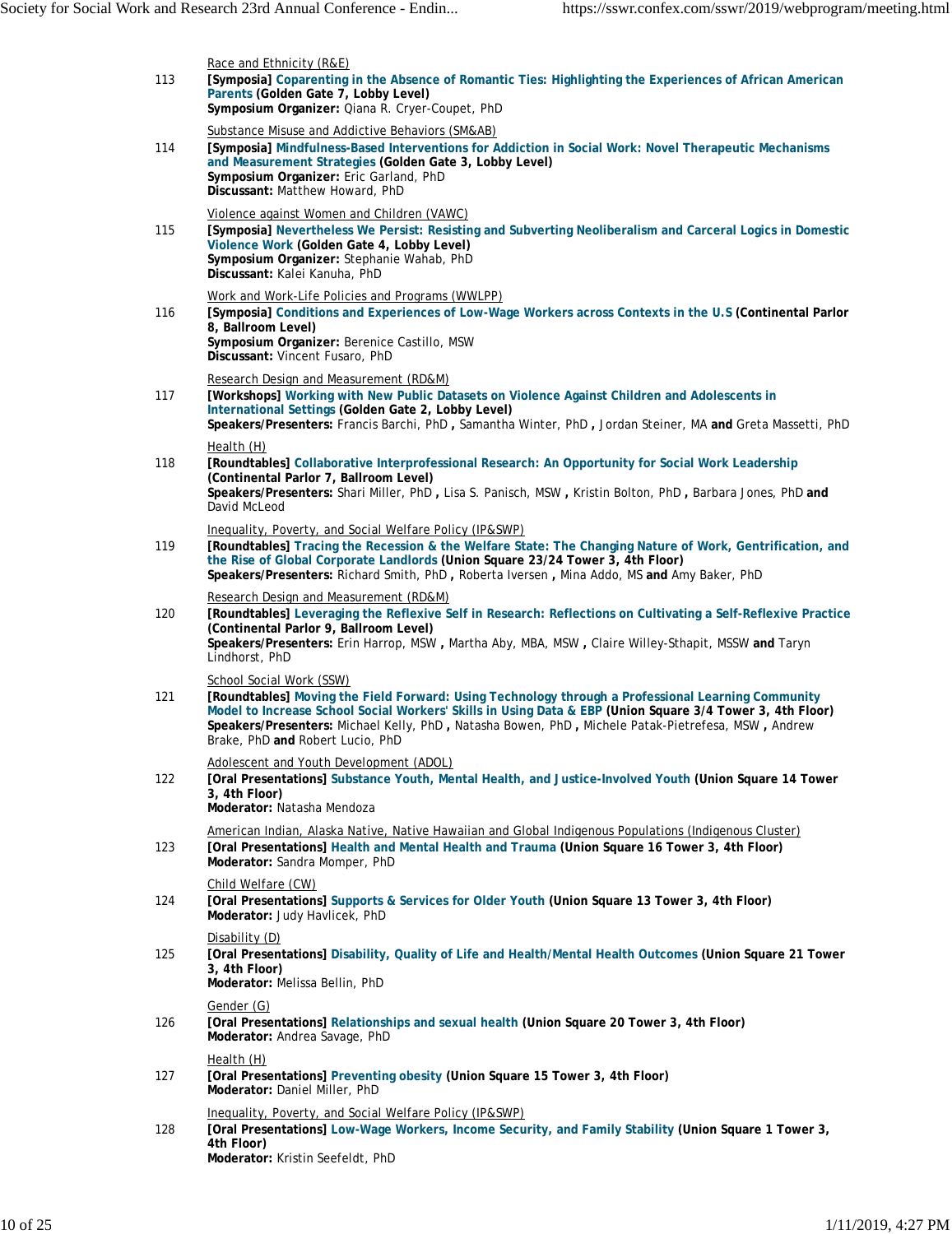| 129             | Mental Health (MH)<br>[Oral Presentations] TREATMENT SEEKING (Union Square 18 Tower 3, 4th Floor)<br>Moderator: Orion Mowbray, PhD                                                                                                                                                                                                               |
|-----------------|--------------------------------------------------------------------------------------------------------------------------------------------------------------------------------------------------------------------------------------------------------------------------------------------------------------------------------------------------|
| 130             | Research Design and Measurement (RD&M)<br>[Oral Presentations] Intervention Research (Golden Gate 1, Lobby Level)<br>Moderator: Emma Sophia Kay                                                                                                                                                                                                  |
| 131             | Sexual Orientation and Gender Identity (SO&GI)<br>[Oral Presentations] LGBTQ Parents and Families (Union Square 17 Tower 3, 4th Floor)<br>Moderator: Darren Whitfield, PhD                                                                                                                                                                       |
| 132             | Substance Misuse and Addictive Behaviors (SM&AB)<br>[Oral Presentations] Perceptions and Impact of Cannabis Use (Union Square 19 Tower 3, 4th Floor)<br>Moderator: Christopher Salas-Wright, PhD                                                                                                                                                 |
| 133             | Violence against Women and Children (VAWC)<br>[Oral Presentations] Social Networks, Community Contexts, and Violence (Union Square 25 Tower 3, 4th<br>Floor)<br>Moderator: Lisa Fedina, PhD                                                                                                                                                      |
| 134             | [ePoster Presentations] ePoster Presentations V (Continental Parlors 1-3, Ballroom Level)                                                                                                                                                                                                                                                        |
| 3:15 PM-3:30 PM |                                                                                                                                                                                                                                                                                                                                                  |
|                 | Break (Continental Ballroom 4-5, Ballroom Level)                                                                                                                                                                                                                                                                                                 |
| 3:30 PM-5:00 PM |                                                                                                                                                                                                                                                                                                                                                  |
| 135             | Invited Journal Editors Workshop II: Forum on Publishing Qualitative Research (Golden Gate 8, Lobby Level)<br>Speakers/Presenters: Jane Gilgun, PhD, Sondra Fogel, Ph.D., Karen Staller, PhD, Susan Robbins, PhD,<br>Rupaleem Bhuyan, PhD, Yoosun Park, PhD and Stephanie Wahab, PhD                                                             |
| 136             | Adolescent and Youth Development (ADOL)<br>[Symposia] Young Children in Child Welfare: Prospective, Population-Level Analyses (Golden Gate 7, Lobby<br>Level)                                                                                                                                                                                    |
|                 | Symposium Organizer: Andrea Eastman, PhD<br>Discussant: Emily Putnam-Hornstein, PhD                                                                                                                                                                                                                                                              |
| 137             | Gender (G)<br>[Symposia] Using an Intersectional Framework to Understand and Reduce Mental Health Stigma Among<br>Asian Men in Canada (Continental Parlor 8, Ballroom Level)<br>Symposium Organizer: Stephanie Bryson, PhD                                                                                                                       |
| 138             | Immigrants and Refugees (I&R)<br>[Symposia] Service and Support Needs Among Migrating Groups across Settings: A Critical Examination of<br>Opportunities, Barriers, and Outcomes (Golden Gate 4, Lobby Level)<br>Symposium Organizer: Karin Wachter, PhD<br>Discussant: Debora Ortega, PhD                                                       |
| 139             | Inequality, Poverty, and Social Welfare Policy (IP&SWP)<br>[Symposia] Financial Well-Being across the Life Course (Golden Gate 6, Lobby Level)<br>Symposium Organizer: David Rothwell, PhD                                                                                                                                                       |
| 140             | Military Service Members, Veterans and Their Families (MSVF)<br>[Symposia] The Military Acceptance Project: Disclosure, Discrimination, Bullying, Harassment, and Violence<br>Among Active Duty LGBT Military Service Members (Golden Gate 5, Lobby Level)<br>Symposium Organizer: Ian Holloway, PhD                                             |
| 141             | Research Design and Measurement (RD&M)<br>[Symposia] Demystifying Data Science in Social Work Research: New Approaches and Challenges (Golden<br>Gate 3, Lobby Level)<br>Symposium Organizer: Kevin White, PhD                                                                                                                                   |
| 142             | Research Design and Measurement (RD&M)<br>[Workshops] Participatory Research with Youth: Best Practices for Social Work and Lessons Learned from<br>Experience (Golden Gate 2, Lobby Level)<br>Speakers/Presenters: Samantha Teixeira, Linda Sprague Martinez, Katie Richards-Schuster and Astraea<br>Augsberger, PhD                            |
| 143             | Child Welfare (CW)<br>[Roundtables] Integrating Child Welfare and Electronic Health Records to Improve Care Delivery for Youth<br>in Protective Custody: Feasibility and Impact (Union Square 3/4 Tower 3, 4th Floor)<br>Speakers/Presenters: Mary Greiner, MD, MS, Judith Dexheimer, PhD, Kris Flinchum, Sarah Beal, PhD and Paul<br>DeMott, JD |
| 144             | Communities and Neighborhoods (C&N)<br>[Roundtables] Inter-Professional Practice in Macro Social Work (Union Square 22 Tower 3, 4th Floor)<br>Speakers/Presenters: Amie Thurber, PhD, Jason Sawyer, PhD, Stephen Edward McMillin, PhD, Linda Plitt<br>Donaldson, MSW. PhD and Richard Smith, PhD                                                 |
| 145             | Research on Social Work Education (RSWE)<br>[Roundtables] Implications of the Social Work Grand Challenges Initiative for PhD Programs (Continental                                                                                                                                                                                              |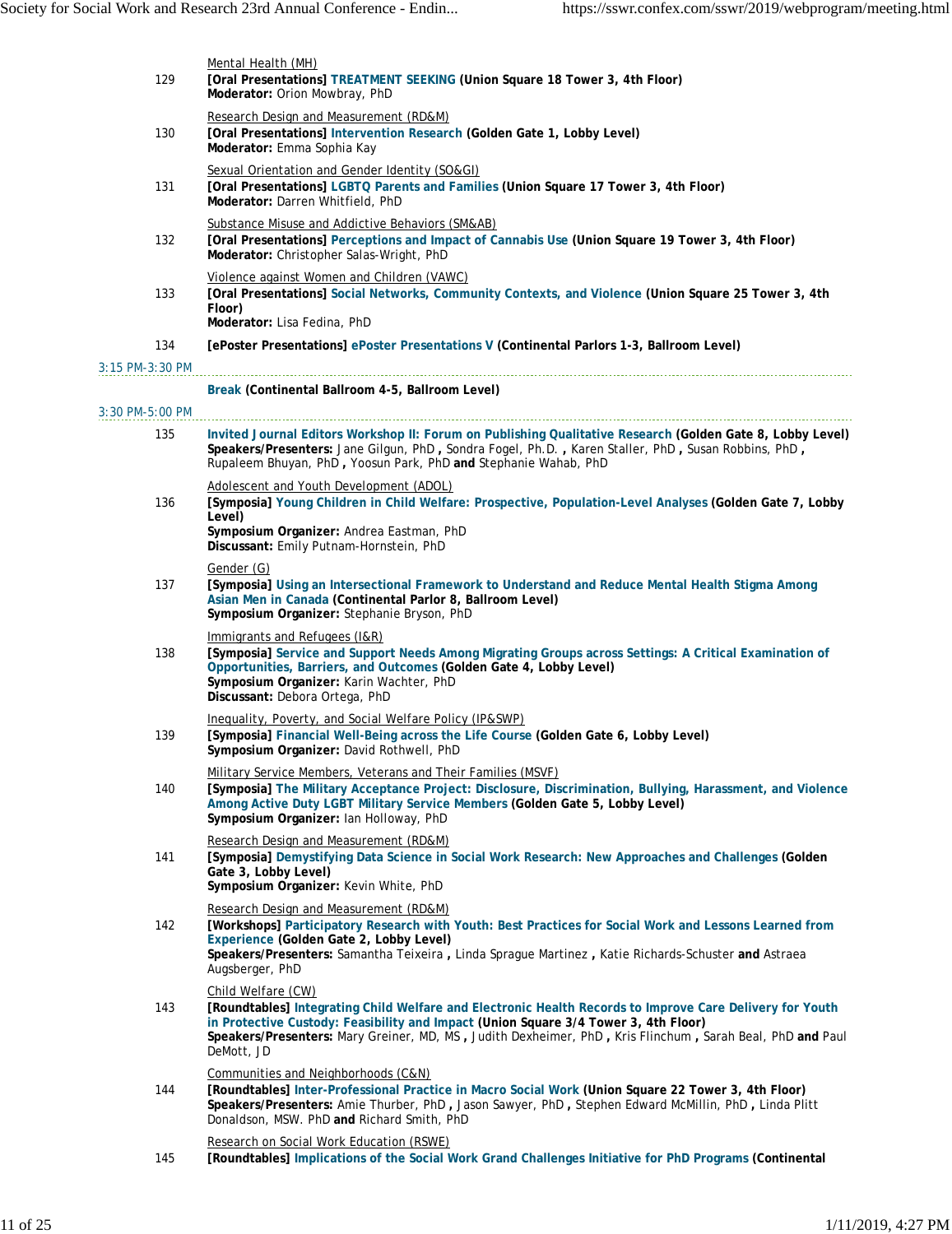|                   | Parlor 7, Ballroom Level)<br>Speakers/Presenters: Denise Burnette, PhD, Julia Henly, PhD, Carmen Logie, MSW, PhD, Michael Hurlburt,<br>PhD and Stephanie Berzin, PhD                                                                                                                                                           |
|-------------------|--------------------------------------------------------------------------------------------------------------------------------------------------------------------------------------------------------------------------------------------------------------------------------------------------------------------------------|
| 146               | Sexual Orientation and Gender Identity (SO&GI)<br>[Roundtables] Queering Death: Community Care, Shifting the Narrative, and Reimagining Death in the<br>LGBTQ+ Community (Continental Parlor 9, Ballroom Level)<br>Speakers/Presenters: Antonia Alvarez, MSW, Kris Bifulco, MPH, Danny Alvarez, MSW and Cathy Kapua            |
| 147               | Violence against Women and Children (VAWC)<br>[Roundtables] Exploring Root Causes and Intersectional Responses to Addressing Toxic Masculinity,<br>Patriarchy, and Gender-Based Violence (Union Square 23/24 Tower 3, 4th Floor)<br>Speakers/Presenters: William Frey, MSW, Cameron Rasmussen, Kirk James and Shane Brady, PhD |
| 148               | Adolescent and Youth Development (ADOL)<br>[Oral Presentations] Mentoring in the Ecological Context (Union Square 16 Tower 3, 4th Floor)<br>Moderator: Michele Munson, PhD                                                                                                                                                     |
| 149               | Aging Services and Gerontology (A&G)<br>[Oral Presentations] Cultural Considerations for Older Adults' Health (Union Square 25 Tower 3, 4th Floor)<br>Moderator: Linda Chatters                                                                                                                                                |
| 150               | Child Welfare (CW)<br>[Oral Presentations] Examining Disparities (Union Square 13 Tower 3, 4th Floor)<br>Moderator: Brett Drake, PhD                                                                                                                                                                                           |
| 151               | Communities and Neighborhoods (C&N)<br>[Oral Presentations] Neighborhood Effects and Child Outcomes (Union Square 1 Tower 3, 4th Floor)<br>Moderator: Anna Maria Santiago, PhD                                                                                                                                                 |
| 152               | Crime and Criminal Justice (C&CJ)<br>[Oral Presentations] Behavioral Health & Criminal Justice (Union Square 18 Tower 3, 4th Floor)<br>Moderator: Carrie Pettus-Davis, PhD                                                                                                                                                     |
| 153               | Immigrants and Refugees (I&R)<br>[Oral Presentations] Services for Immigrants & Refugees: Challenges & Opportunities (Union Square 20<br>Tower 3, 4th Floor)<br>Moderator: Christopher Salas-Wright, PhD                                                                                                                       |
| 154               | International Social Work & Global Issues (ISW&GI)<br>[Oral Presentations] Parenting in Contexts of Global Adversity (Union Square 14 Tower 3, 4th Floor)<br>Moderator: Shawna Lee, PhD                                                                                                                                        |
| 155               | Research on Social Work Education (RSWE)<br>[Oral Presentations] Educating for Social Work Practice Challenges (Golden Gate 1, Lobby Level)<br>Moderator: Glenn Stone, PhD                                                                                                                                                     |
| 156               | School Social Work (SSW)<br>[Oral Presentations] School Discipline & expulsion (Union Square 21 Tower 3, 4th Floor)<br>Moderator: Annahita Ball, PhD                                                                                                                                                                           |
| 157               | Social Work Practice (SWP)<br>[Oral Presentations] Impact on professional social workers (Union Square 17 Tower 3, 4th Floor)<br>Moderator: Maria Gurrola                                                                                                                                                                      |
| 158               | Violence against Women and Children (VAWC)<br>[Oral Presentations] Interpersonal Violence and Health (Union Square 15 Tower 3, 4th Floor)<br>Moderator: Tonya Edmond, PhD                                                                                                                                                      |
| 159               | Work and Work-Life Policies and Programs (WWLPP)<br>[Oral Presentations] Job Characteristics, Job Quality (Union Square 19 Tower 3, 4th Floor)<br>Moderator: Marcie Pitt-Catsouphes                                                                                                                                            |
| 160               | [ePoster Presentations] ePoster Presentations VI (Continental Parlors 1-3, Ballroom Level)                                                                                                                                                                                                                                     |
| 5:00 PM-5:15 PM   |                                                                                                                                                                                                                                                                                                                                |
|                   | Break (Continental Ballroom 4-5, Ballroom Level)                                                                                                                                                                                                                                                                               |
| $5:15$ PM-6:45 PM |                                                                                                                                                                                                                                                                                                                                |
| 161               | Gender (G)<br>[Symposia] Barriers and Facilitators to Engaging Fathers in Services (Continental Parlor 7, Ballroom Level)<br>Symposium Organizer: Tova Walsh, PhD                                                                                                                                                              |
| 162               | Immigrants and Refugees (I&R)<br>[Symposia] Asylum-Seeking Children and Families in the United States: Dispelling Myths and Examining<br>Facilitators of Successful Immigrant Integration (Golden Gate 5, Lobby Level)<br>Symposium Organizer: Thomas Crea, PhD                                                                |
| 163               | Inequality, Poverty, and Social Welfare Policy (IP&SWP)<br>[Symposia] Basic Finance in the Information Age: Moving Toward a Public Good? (Golden Gate 4, Lobby<br>Level)<br>Symposium Organizer: Jin Huang, PhD                                                                                                                |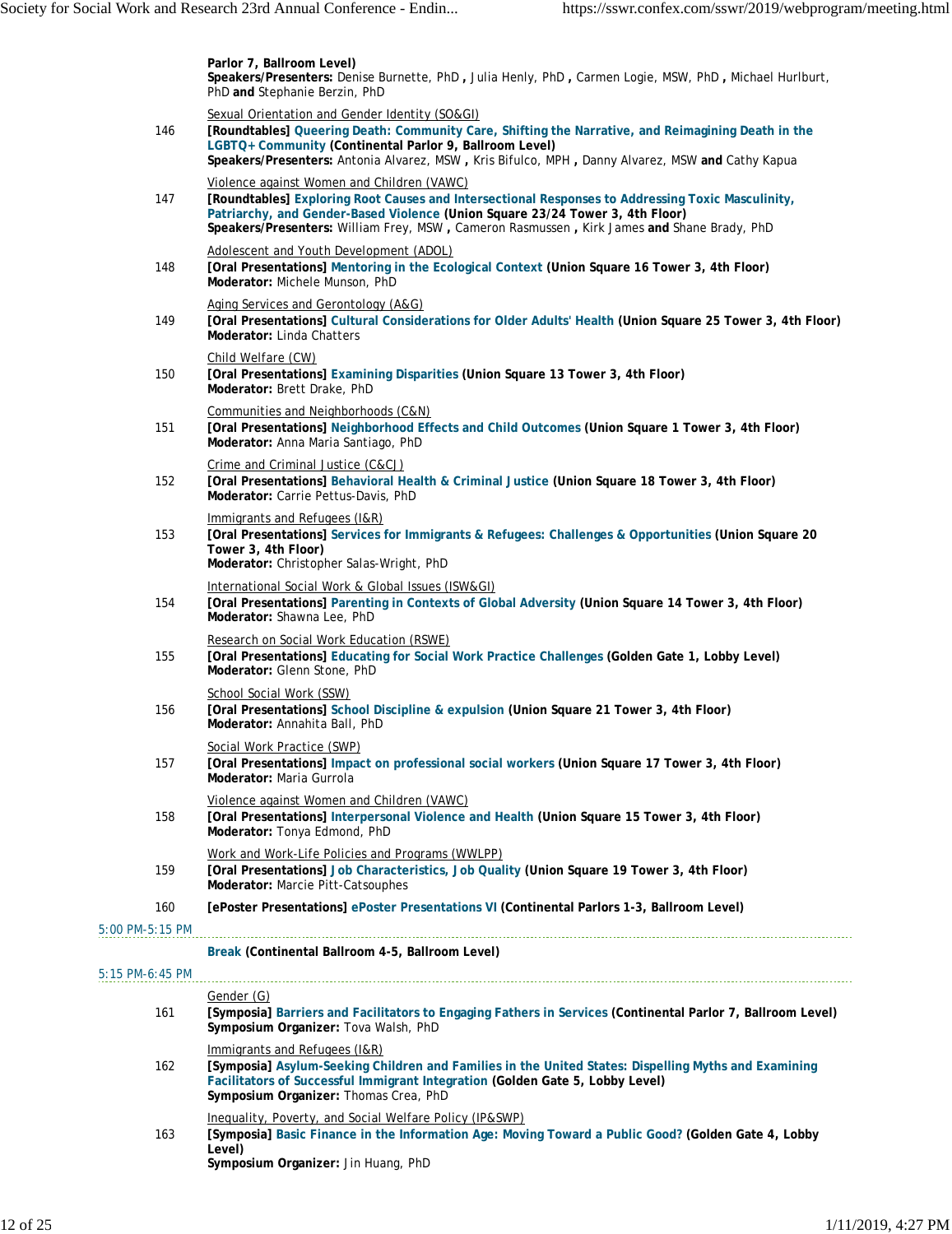| 164 | Organizations & Management (O&M)<br>[Symposia] Constructing Boundaries: Using Ethnography to Study the Organization-Environment Dialectic<br>(Golden Gate 6, Lobby Level)<br>Symposium Organizer: Matthew Spitzmueller, PhD<br>Discussant: Yvonne Smith, PhD                                                                                         |
|-----|------------------------------------------------------------------------------------------------------------------------------------------------------------------------------------------------------------------------------------------------------------------------------------------------------------------------------------------------------|
| 165 | School Social Work (SSW)<br>[Symposia] From the School-to-Prison Pipeline and Back: Examining the Role of Alternative Schools (Union<br>Square 22 Tower 3, 4th Floor)<br>Symposium Organizer: Charles Lea, PhD<br>Discussant: Ron Astor, Ph.D.                                                                                                       |
| 166 | Sustainable Development, Urbanization, and Environmental Justice (SDU&E)<br>[Symposia] Advancing Social Work Research Discourse on Disaster Resilience: Theory, Evidence and<br>Practice (Golden Gate 8, Lobby Level)<br>Symposium Organizer: Regardt Ferreira, PhD<br>Discussant: Charles Figley, PhD                                               |
| 167 | Violence against Women and Children (VAWC)<br>[Symposia] Technology & Intimate Partner Violence: Examining Perpetration, Victimization, Intervention,<br>and Cultural Adaptation (Golden Gate 7, Lobby Level)<br>Symposium Organizer: Jill Messing, MSW, PhD                                                                                         |
| 168 | Communities and Neighborhoods (C&N)<br>[Workshops] How to Maximize Community Partners in Engagement Scholarship Partnerships (Golden Gate 3,<br>Lobby Level)<br>Speakers/Presenters: Cassandra Simon, PhD, Josephine Pryce, PhD, Vicky Carter, MSW, PhD and Pamela<br>Melton, PhD                                                                    |
| 169 | Research Design and Measurement (RD&M)<br>[Workshops] Employing Critical Discourse Analysis Methods to Advance Social Work Research and Practice<br>(Continental Parlor 8, Ballroom Level)<br>Speakers/Presenters: Claire Willey Sthapit, MSSW, Heather Storer, PhD, Sarah Jen, PhD(c) and Odessa<br>Gonzalez Benson, PhD                            |
| 170 | Research on Social Work Education (RSWE)<br>[Workshops] Social Work Graduate Training in Suicide Assessment and Intervention: Addressing the Gaps<br>(Golden Gate 2, Lobby Level)<br>Speakers/Presenters: Dana Alonzo, Shahnaz Savani and Robin Gearing                                                                                              |
| 171 | American Indian, Alaska Native, Native Hawaiian and Global Indigenous Populations (Indigenous Cluster)<br>[Roundtables] Racing to Reconciliation: Decolonizing and Anti-Racist Research Methodologies for Social<br>Work (Union Square 23/24 Tower 3, 4th Floor)<br>Speakers/Presenters: Billie Allan, PhD, VC Rhonda Hackett and Amoaba Gooden, PhD |
| 172 | Mental Health (MH)<br>[Roundtables] Formulating a Developmental Approach to Crisis Management for Families of People with ASD<br>and Schizophrenia (Union Square 3/4 Tower 3, 4th Floor)<br>Speakers/Presenters: Janet Shapiro, PhD, Jillian Graves, PhD and Christina Marsack, PhD                                                                  |
| 173 | Race and Ethnicity (R&E)<br>[Roundtables] Examining White Supremacy, Racial Disparities in Healthcare and Juvenile Justice<br>Disproportionately through the Lens of Structural Violence (Continental Parlor 9, Ballroom Level)<br>Speakers/Presenters: Sarah R. Bussey, LCSW, MSW, Adashima Oyo, MPH and Myrtho Gardiner, LCSW-R                    |
| 174 | Adolescent and Youth Development (ADOL)<br>[Oral Presentations] School Relationships and School Success (Union Square 13 Tower 3, 4th Floor)<br>Moderator: Cynthia Franklin, PhD                                                                                                                                                                     |
| 175 | Child Welfare (CW)<br>[Oral Presentations] Infants and Toddlers: Child Welfare Pathways (Union Square 16 Tower 3, 4th Floor)<br>Moderator: Fred Wulczyn, PhD                                                                                                                                                                                         |
| 176 | Child Welfare (CW)<br>[Oral Presentations] Trauma: Impacts and Services (Union Square 14 Tower 3, 4th Floor)<br>Moderator: Rachel Fusco, PhD                                                                                                                                                                                                         |
| 177 | Communities and Neighborhoods (C&N)<br>[Oral Presentations] Community Capacity and Organizing (Union Square 19 Tower 3, 4th Floor)<br>Moderator: Dorlisa Minnick, PhD                                                                                                                                                                                |
| 178 | Disability (D)<br>[Oral Presentations] Risk and Protective Influences on Parents of children with autism (Union Square 21<br>Tower 3, 4th Floor)<br>Moderator: Sarah Dababnah, PhD, MSW, MPH                                                                                                                                                         |
| 179 | International Social Work & Global Issues (ISW&GI)<br>[Oral Presentations] Global Social Work Practice (Golden Gate 1, Lobby Level)<br>Moderator: Vishanthie Sewpaul                                                                                                                                                                                 |
| 180 | Military Service Members, Veterans and Their Families (MSVF)<br>[Oral Presentations] Military Service Members, Veterans, and their Families Across the Lifespan (Union                                                                                                                                                                               |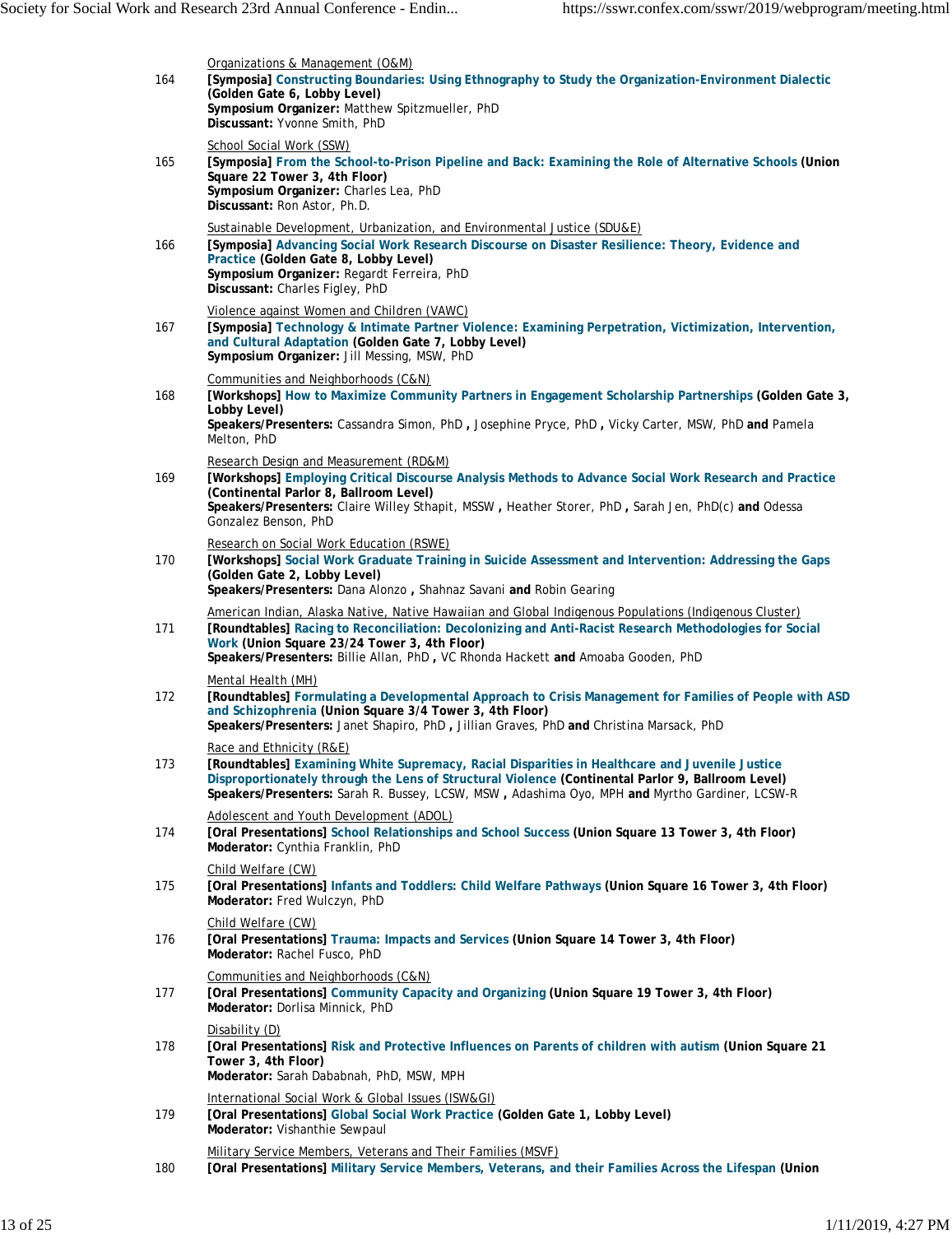|                 | Square 25 Tower 3, 4th Floor)<br>Moderator: Katharine June Bloeser                                                                                                                                                                          |
|-----------------|---------------------------------------------------------------------------------------------------------------------------------------------------------------------------------------------------------------------------------------------|
| 181             | Research Design and Measurement (RD&M)<br>[Oral Presentations] Qualitative   Process-Oriented (Union Square 1 Tower 3, 4th Floor)<br>Moderator: Renee Spencer, EdD                                                                          |
| 182             | Sexual Orientation and Gender Identity (SO&GI)<br>[Oral Presentations] Diverse Approaches to Understanding Mental Health & Wellbeing (Union Square 17<br>Tower 3, 4th Floor)<br>Moderator: M. Alex Wagaman, PhD                             |
| 183             | Social Work Practice (SWP)<br>[Oral Presentations] Training & Service Provision (Union Square 15 Tower 3, 4th Floor)<br>Moderator: Andre Ivanoff, PhD                                                                                       |
| 184             | Violence against Women and Children (VAWC)<br>[Oral Presentations] Human Trafficking (Union Square 20 Tower 3, 4th Floor)<br>Moderator: Kathleen Preble, PhD                                                                                |
| 185             | Violence against Women and Children (VAWC)<br>[Oral Presentations] IPV Help-seeking and Services (Union Square 18 Tower 3, 4th Floor)                                                                                                       |
| 186             | [ePoster Presentations] ePoster Presentations VII (Continental Parlors 1-3, Ballroom Level)                                                                                                                                                 |
| 6:45 PM-7:30 PM |                                                                                                                                                                                                                                             |
| 186A            | American Academy of Social Work and Social Welfare New Fellows Induction Ceremony (Continental<br>Ballroom 6, Ballroom Level)<br>Speaker/Presenter: Sarah Gehlert, PhD                                                                      |
| 7:00 PM-8:00 PM |                                                                                                                                                                                                                                             |
|                 | Volunteer Orientation (Golden Gate 2, Lobby Level)                                                                                                                                                                                          |
|                 | Saturday, January 19, 2019                                                                                                                                                                                                                  |
| 7:00 AM-8:00 AM | Wednesday   Thursday   Friday   Saturday   Sunday   top                                                                                                                                                                                     |
|                 | Arts and Social Justice (Golden Gate 2, Lobby Level)<br>Speaker/Presenter: Nkemka Anyiwo                                                                                                                                                    |
|                 | Doctoral Student SIG (Golden Gate 7, Lobby Level)<br>Speaker/Presenter: Cynthia Franklin, PhD                                                                                                                                               |
|                 | End of Life SIG (Golden Gate 6, Lobby Level)<br>Speakers/Presenters: Faith Hopp, PhD and Frances Nedjat-Haiem, PhD, LCSW                                                                                                                    |
|                 | Eradicate Social Isolation (Grand Challenge) (Union Square 22 Tower 3, 4th Floor)<br>Speakers/Presenters: Erika Sabbath, ScD, Elizabeth M Tracy, Sandra Edmonds Crewe, PhD and James Lubben,<br>PhD                                         |
|                 | Grand Challenge to reduce extreme economic inequality (Grand Challenge) (Continental Parlor 7, Ballroom<br>Level)<br>Speakers/Presenters: Trina Shanks, PhD, Laura Lein, PhD and Jennifer L. Romich, PhD                                    |
|                 | Harness technology for social good (Grand Challenge) (Continental Parlor 9, Ballroom Level)<br>Speakers/Presenters: Claudia Coulton, PhD and Shari Miller, PhD                                                                              |
|                 | Promote smart decarceration (Grand Challenge) (Union Square 3/4 Tower 3, 4th Floor)<br>Speakers/Presenters: Amy Blank Wilson, PhD and Gina Fedock, PhD                                                                                      |
|                 | Social Work Research, Education, and Practice: Collaborations among Chinese Researchers (Golden Gate 8,<br>Lobby Level)<br>Speaker/Presenter: Shiyou Wu, PhD                                                                                |
|                 | Systematic reviews (Golden Gate 3, Lobby Level)<br>Speaker/Presenter: Brandy Maynard, PhD                                                                                                                                                   |
|                 | The Future of Work: Social Service Based Tech Careers' Research (Golden Gate 4, Lobby Level)<br>Speakers/Presenters: Fallon Wilson, PhD and Desmond Patton, PhD                                                                             |
|                 | Transgender/Nonbinary Faculty & Students in Social Work (Golden Gate 5, Lobby Level)<br>Speakers/Presenters: Vern Harner, MSW and M. Killian Kinney, MSW, LSW                                                                               |
| 8:00 AM-9:30 AM |                                                                                                                                                                                                                                             |
| 187             | Invited Symposium II: Decriminalizing Domestic Violence: A Balanced Policy Approach to Intimate Partner<br>Violence (Golden Gate 8, Lobby Level)<br>Speakers/Presenters: Shanti Kulkarni, PhD and Leigh Goodmark                            |
| 188             | Child Welfare (CW)<br>[Symposia] Sexual Health, Pregnancy, and Parenting Among Maltreated and System-Involved Youth (Golden)<br>Gate 3, Lobby Level)<br>Symposium Organizer: Elizabeth Aparicio, PhD<br>Discussant: Elizabeth Aparicio, PhD |
|                 | Health (H)                                                                                                                                                                                                                                  |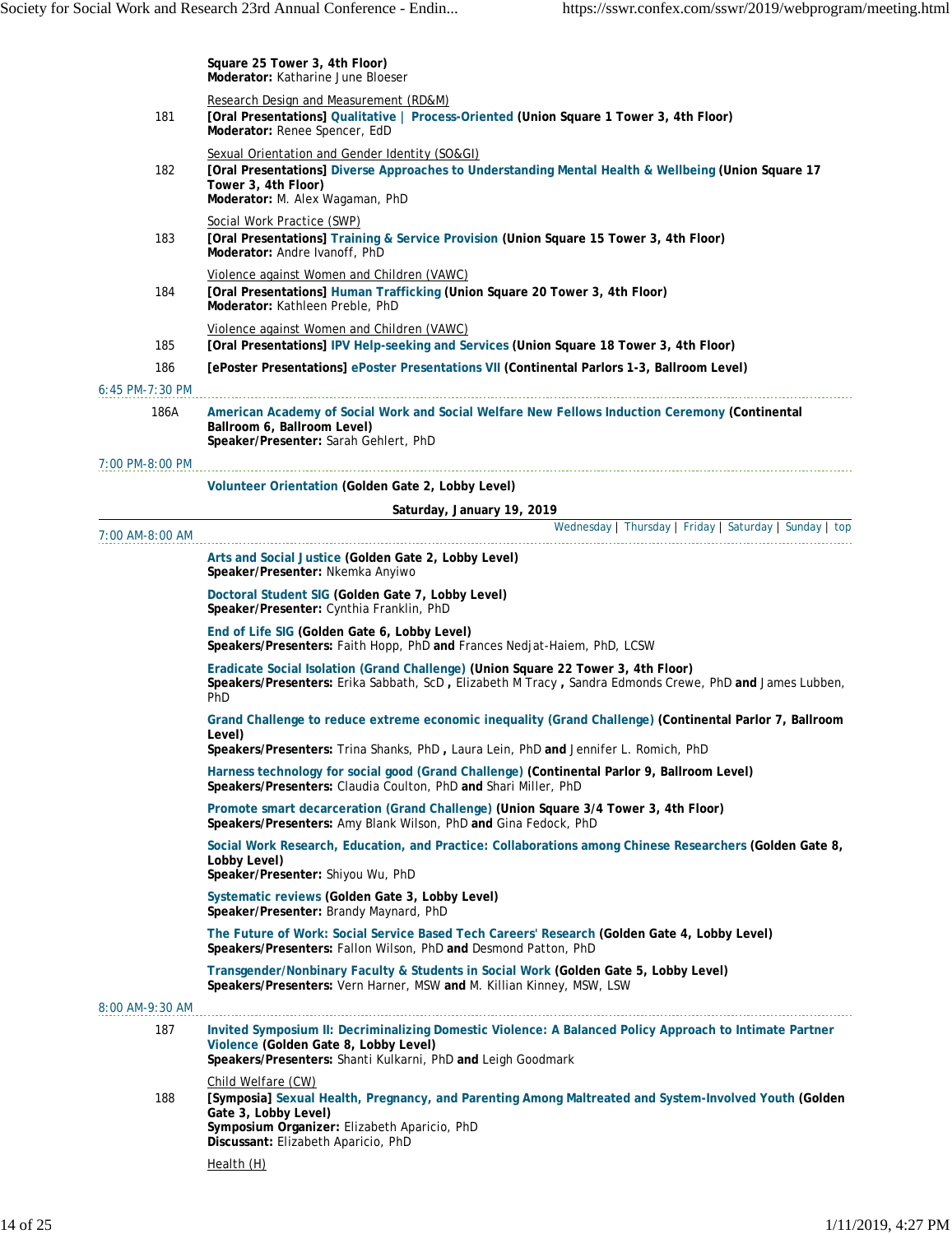| 189 | [Symposia] The Role of Medicaid Policy in Promoting Family Stability: Evidence from the ACA Medicaid<br>Expansions (Golden Gate 7, Lobby Level)<br>Symposium Organizer: Jessica Pac, MPA                                                                                                                                                                                                        |
|-----|-------------------------------------------------------------------------------------------------------------------------------------------------------------------------------------------------------------------------------------------------------------------------------------------------------------------------------------------------------------------------------------------------|
| 190 | Mental Health (MH)<br>[Symposia] Depression and Stigma Measurement for Clinical Research with Hispanics in Primary Care<br>(Continental Parlor 8, Ballroom Level)<br>Symposium Organizer: Katherine Sanchez, PhD<br>Discussant: Leopoldo Cabassa, PhD                                                                                                                                           |
| 191 | Research Design and Measurement (RD&M)<br>[Symposia] Testing the Feasibility of Harnessing Big Data for Social Good: Experiences of the Guizhou<br>Berkeley Big Data Innovation Research Center (Golden Gate 5, Lobby Level)<br>Symposium Organizer: Julian Chun-Chung Chow, PhD<br>Discussant: Claudia Coulton, PhD                                                                            |
| 192 | Research on Social Work Education (RSWE)<br>[Symposia] Developing Social Work Practice Competence Using Simulation (Golden Gate 6, Lobby Level)<br>Symposium Organizer: Toula Kourgiantakis, PhD                                                                                                                                                                                                |
| 193 | Social Work Practice (SWP)<br>[Symposia] Financial Upheaval in U.S. Households: Systems of Guidance (Golden Gate 4, Lobby Level)<br>Symposium Organizer: Margaret Sherraden, PhD                                                                                                                                                                                                                |
| 194 | Work and Work-Life Policies and Programs (WWLPP)<br>[Symposia] A Time for Everything? Parents' Navigations of Care for Children amidst Varied Employment and<br>Child Care Policies and Practices (Union Square 22 Tower 3, 4th Floor)<br>Symposium Organizer: Anna Haley, PhD<br>Discussant: Julia Henly, PhD                                                                                  |
| 195 | Research Design and Measurement (RD&M)<br>[Workshops] How to Conduct a Differential Item Functioning Study Using the MIMIC Method (Golden Gate 2,<br>Lobby Level)<br>Speakers/Presenters: William Nugent, PhD, Kristan Armstrong, MSW and Erin Story, MSW                                                                                                                                       |
| 196 | Aging Services and Gerontology (A&G)<br>[Roundtables] Person-Centered Approaches to Prevent and Address Elder Mistreatment (Union Square 3/4<br>Tower 3, 4th Floor)<br>Speakers/Presenters: Kylie Meyer, MSc, Jeanine Yonashiro-Cho, PhD, Julia Wysong, MSG, Kathleen Wilber,<br>PhD and Donna Benton, PhD                                                                                      |
| 197 | Crime and Criminal Justice (C&CJ)<br>[Roundtables] Outside in and inside out: The Challenges of Conducting Research in Criminal Justice Settings<br>and Strategies to Overcome These (Continental Parlor 9, Ballroom Level)<br>Speakers/Presenters: Caroline Long Burry, PhD, Lauren McCarthy, MSW, Charlotte Bright, PhD and Nancy<br>Franke, MSW                                              |
| 198 | Violence against Women and Children (VAWC)<br>[Roundtables] Survivor-Researcher Writing Collaborations: Unpacking the Process Using Principles of<br>Community-Based Participatory Research and Trauma-Informed Care (Continental Parlor 7, Ballroom Level)<br>Speakers/Presenters: Laura Voith, PhD, Jejuana Brown, M.Ed., Juliana Carlson, PhD, Megan Holmes, PhD and<br>Claire Renzetti, PhD |
| 199 | Adolescent and Youth Development (ADOL)<br>[Oral Presentations] Asset-Building and Unemployment for Vulnerable Youth (Union Square 13 Tower 3, 4th<br>Floor)<br>Moderator: Youngmi Kim, PhD                                                                                                                                                                                                     |
| 200 | Adolescent and Youth Development (ADOL)<br>[Oral Presentations] Understanding Systems and Housing Instability (Union Square 21 Tower 3, 4th Floor)<br>Moderator: Kristin Ferguson, PhD                                                                                                                                                                                                          |
| 201 | American Indian, Alaska Native, Native Hawaiian and Global Indigenous Populations (Indigenous Cluster)<br>[Oral Presentations] Domestic and Interpersonal violence and Relationships (Union Square 18 Tower 3, 4th<br>Floor)<br>Moderator: Michael Spencer                                                                                                                                      |
| 202 | Child Welfare (CW)<br>[Oral Presentations] Unpacking Reunification (Union Square 19 Tower 3, 4th Floor)<br>Moderator: Mark Testa                                                                                                                                                                                                                                                                |
| 203 | Health (H)<br>[Oral Presentations] International innovative interventions in AIDS/HIV (Union Square 20 Tower 3, 4th<br>Floor)<br>Moderator: Taryn Lin                                                                                                                                                                                                                                           |
| 204 | Inequality, Poverty, and Social Welfare Policy (IP&SWP)<br>[Oral Presentations] Examining Location and Poverty Effects on Well-Being of Families (Golden Gate 1,<br>Lobby Level)<br>Moderator: Marah Curtis                                                                                                                                                                                     |
|     |                                                                                                                                                                                                                                                                                                                                                                                                 |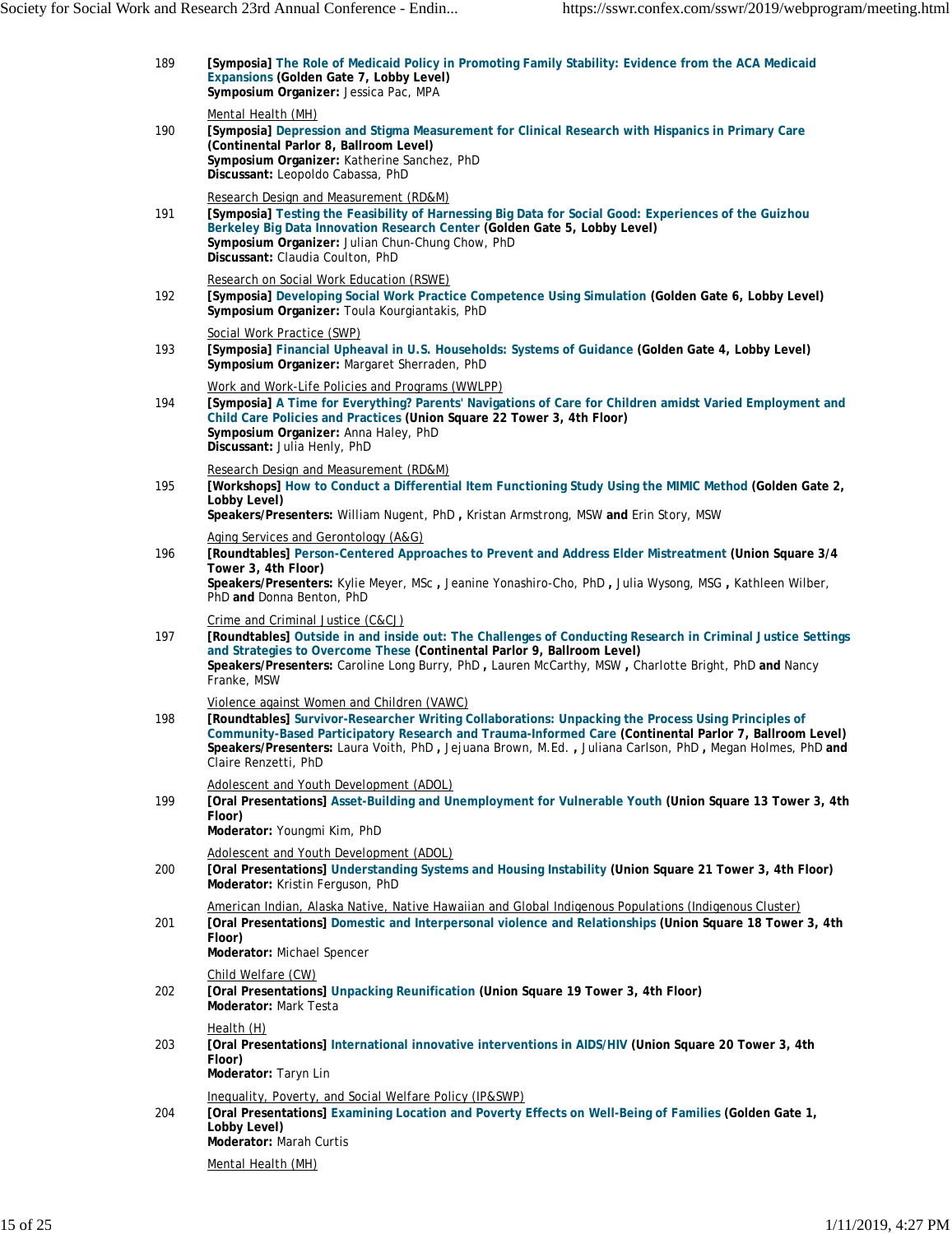| 205                | [Oral Presentations] MENTAL HEALTH, COMMUNITY VIOLENCE AND LAW ENFORCEMENT (Union Square 23/24<br>Tower 3, 4th Floor)<br>Moderator: Juan Barthelemy, PhD                                                                                                                                                                                              |
|--------------------|-------------------------------------------------------------------------------------------------------------------------------------------------------------------------------------------------------------------------------------------------------------------------------------------------------------------------------------------------------|
| 206                | Race and Ethnicity (R&E)<br>[Oral Presentations] Mental health, Discrimination, and treatment (MENTAL HEALTH) (Union Square 25<br>Tower 3, 4th Floor)<br>Moderator: Maria Gurrola                                                                                                                                                                     |
| 207                | Social Work Practice (SWP)<br>[Oral Presentations] Relevance & EBP with special populations (Union Square 16 Tower 3, 4th Floor)<br>Moderator: Yolanda Padilla, PhD                                                                                                                                                                                   |
| 208                | Substance Misuse and Addictive Behaviors (SM&AB)<br>[Oral Presentations] Self help and peer support for recovery from substance use (Union Square 15 Tower 3,<br>4th Floor)<br>Moderator: Michael Mancini, PhD                                                                                                                                        |
| 209                | Violence against Women and Children (VAWC)<br>[Oral Presentations] Research and Measurement (Union Square 14 Tower 3, 4th Floor)<br>Moderator: Shanti Kulkarni                                                                                                                                                                                        |
| 210                | [ePoster Presentations] ePoster Presentations VIII (Continental Parlors 1-3, Ballroom Level)                                                                                                                                                                                                                                                          |
| 8:00 AM-1:00 PM    |                                                                                                                                                                                                                                                                                                                                                       |
| 8:00 AM-2:00 PM    | Exhibits Open (Continental Ballroom 4-5, Ballroom Level)                                                                                                                                                                                                                                                                                              |
|                    | Registration Open (Plaza A, Lobby Level)                                                                                                                                                                                                                                                                                                              |
| 9:30 AM-9:45 AM    |                                                                                                                                                                                                                                                                                                                                                       |
|                    | Break (Continental Ballroom 4-5, Ballroom Level)                                                                                                                                                                                                                                                                                                      |
| $9:45$ AM-11:15 AM |                                                                                                                                                                                                                                                                                                                                                       |
| 211                | Brief and Brilliant Session (Continental Ballroom 6, Ballroom Level)<br>Speakers/Presenters: Anita Barbee, PhD, Kristie Seelman, PhD, Henrika McCoy, PhD, Mieko Yoshihama, PhD<br>and Jama Shelton, PhD                                                                                                                                               |
| 212                | American Indian, Alaska Native, Native Hawaiian and Global Indigenous Populations (Indigenous Cluster)<br>[Symposia] Preparing Foster and Adoptive Parents in Indian Country (Golden Gate 6, Lobby Level)<br>Symposium Organizer: Angelique Day, PhD, MSW                                                                                             |
| 213                | Gender (G)<br>[Symposia] Cultural and Contextual Influences on Fathering (Continental Parlor 7, Ballroom Level)<br>Symposium Organizer: Kevin Shafer, PhD                                                                                                                                                                                             |
| 214                | Health (H)<br>[Symposia] Integrating Health and Social Services: Implications for the Affordable Care Act (Golden Gate 5,<br>Lobby Level)<br>Symposium Organizer: Jeanne Marsh, PhD, MSW                                                                                                                                                              |
| 215                | Inequality, Poverty, and Social Welfare Policy (IP&SWP)<br>[Symposia] Inclusive Child Development Accounts in the Global Context: Toward Universality and<br>Progressivity (Golden Gate 7, Lobby Level)<br>Symposium Organizer: Jin Huang, PhD<br>Discussant: Michael Sherraden, PhD                                                                  |
| 216                | School Social Work (SSW)<br>[Symposia] Patterns of Social-Emotional Learning Needs during the Transition into High School: Person-<br>Oriented Developmental Ecological Perspectives and Implications for School Social Work (Union Square 17<br>Tower 3, 4th Floor)<br>Symposium Organizer: Kevin Tan, PhD, MSW<br>Discussant: Cynthia Franklin, PhD |
|                    | Substance Misuse and Addictive Behaviors (SM&AB)                                                                                                                                                                                                                                                                                                      |
| 217                | [Symposia] Emerging Adults and Substance Use (Continental Parlor 9, Ballroom Level)<br>Symposium Organizer: Doug Smith, PhD                                                                                                                                                                                                                           |
| 218                | Violence against Women and Children (VAWC)<br>[Symposia] Coping, Help-Seeking, and Service Engagement in Response to Intimate Partner Violence:<br>Survivor, Perpetrator, and Service Provider Perspectives (Union Square 22 Tower 3, 4th Floor)<br>Symposium Organizer: Cynthia Rizo, PhD                                                            |
| 219                | Child Welfare (CW)<br>[Workshops] The National Data Archive on Child Abuse and Neglect (NDACAN): A Resource for Child Welfare<br>Researchers (Golden Gate 2, Lobby Level)<br>Speakers/Presenters: John Eckenrode, PhD, Erin McCauley, M.A. and Holly Larrabee, M.S.                                                                                   |
| 220                | Mental Health (MH)<br>[Workshops] The Emergence and Utilization of Peer Support in Mental Health Treatment (Golden Gate 3,<br>Lobby Level)                                                                                                                                                                                                            |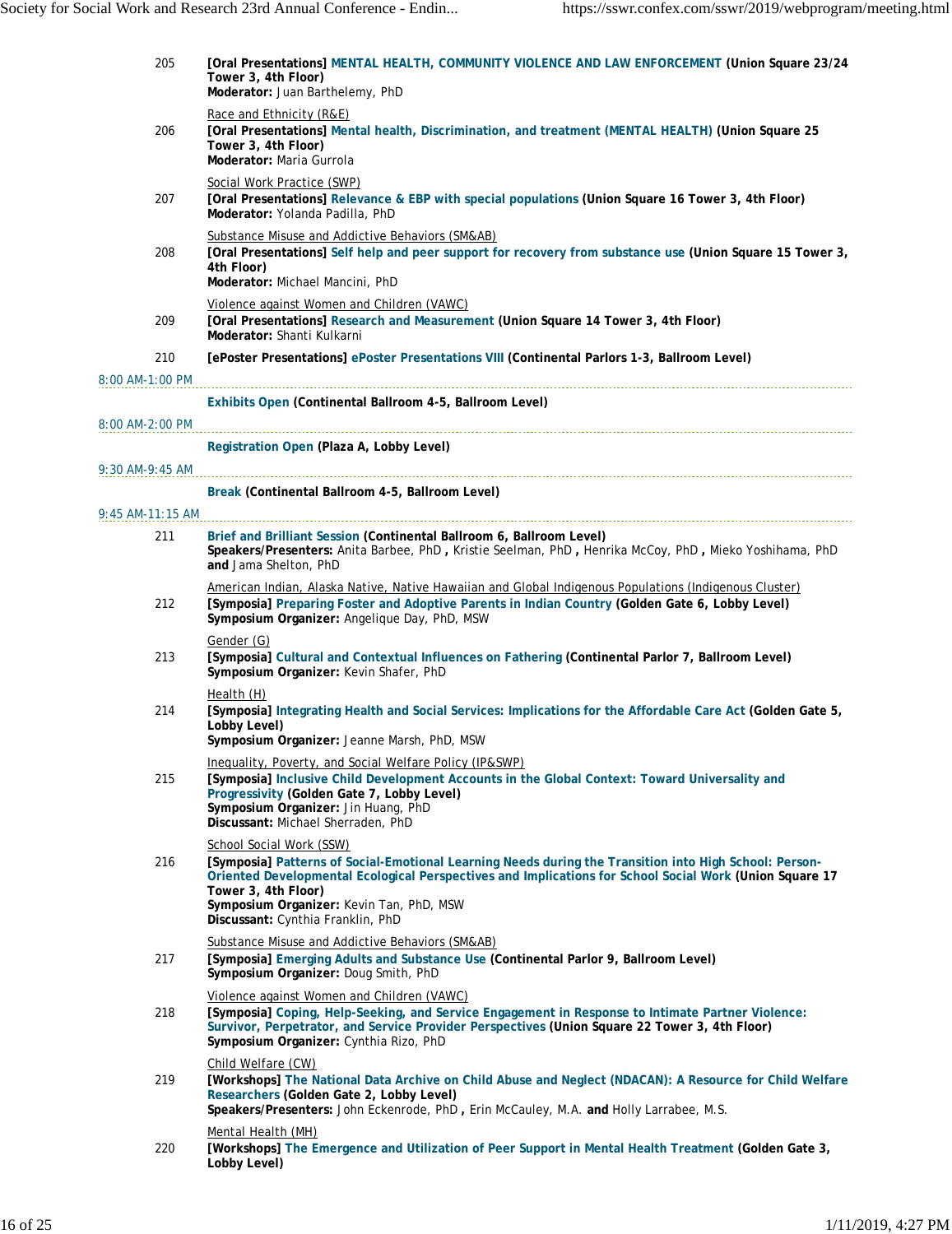**Speakers/Presenters:** Jonathan Edwards, MSW, M. Phil. **,** Robert Rosales, PhD **and** Victor Figuereo, MSW, MA

| 221                      | Research Design and Measurement (RD&M)<br>[Workshops] A Meta-Ethnography Workshop: Exploring the Method Most Employed in Qualitative Research<br>Synthesis (Continental Parlor 8, Ballroom Level)<br>Speakers/Presenters: James Drisko, PhD, Melissa Weise, MSW and Alison Mitchell, MSW                                                                                          |
|--------------------------|-----------------------------------------------------------------------------------------------------------------------------------------------------------------------------------------------------------------------------------------------------------------------------------------------------------------------------------------------------------------------------------|
| 222                      | Research Design and Measurement (RD&M)<br>[Workshops] Systematic Review Methods: A Step-By-Step Introduction (Golden Gate 4, Lobby Level)<br>Speakers/Presenters: Brandy Maynard, PhD, Michael Solis, PhD and Anne Farina, MSW                                                                                                                                                    |
| 223                      | Immigrants and Refugees (I&R)<br>[Roundtables] Culturally Adapted Research Methods for South Asian Participants (Union Square 23/24<br>Tower 3, 4th Floor)<br>Speakers/Presenters: Swathi Reddy, MSW, Rupal Parekh, MSW, MPH, Abha Rai, MSW and Erum Agha, MSW                                                                                                                    |
| 224                      | Race and Ethnicity (R&E)<br>[Roundtables] Back to the Future: Reflecting on 50 Years of Ethnic Studies to Inform New Directions for<br>Social Work Research, Policy, and Practice (Union Square 3/4 Tower 3, 4th Floor)<br>Speakers/Presenters: Cindy Sangalang, PhD, Stephanie Lechuga-Pena, PhD, Susan Nakaoka, PhD, Felicia<br>Mitchell, PhD and Dale Dagar Maglalang, MA, MSW |
| 225                      | Adolescent and Youth Development (ADOL)<br>[Oral Presentations] The Impact of Fathers on Youth Outcomes (Union Square 13 Tower 3, 4th Floor)<br>Moderator: Otima Doyle, PhD                                                                                                                                                                                                       |
| 226                      | Child Welfare (CW)<br>[Oral Presentations] Family-based Interventions and Experiences (Union Square 14 Tower 3, 4th Floor)<br>Moderator: Miriam Landsman                                                                                                                                                                                                                          |
| 227                      | Child Welfare (CW)<br>[Oral Presentations] The Organization and Privitization of Child Welfare (Golden Gate 1, Lobby Level)                                                                                                                                                                                                                                                       |
| 228                      | Gender (G)<br>[Oral Presentations] Gender, Sex and Economic Development (Union Square 25 Tower 3, 4th Floor)                                                                                                                                                                                                                                                                      |
| 229                      | Health (H)<br>[Oral Presentations] Health and health care of transgender individuals (Union Square 19 Tower 3, 4th<br>Floor)<br>Moderator: Peter Newman                                                                                                                                                                                                                           |
| 230                      | Inequality, Poverty, and Social Welfare Policy (IP&SWP)<br>[Oral Presentations] State Policy Choices and their Effects on Family Well-Being (Union Square 18 Tower 3,<br>4th Floor)<br>Moderator: Lenna Nepomnyaschy, PhD                                                                                                                                                         |
| 231                      | Mental Health (MH)<br>[Oral Presentations] MEDICATION-RELATED ISSUES IN MENTAL HEALTH (Union Square 15 Tower 3, 4th Floor)<br>Moderator: Bowen McBeath                                                                                                                                                                                                                            |
| 232                      | Research Design and Measurement (RD&M)<br>[Oral Presentations] SW Profession   Knowledge   Practice (Union Square 21 Tower 3, 4th Floor)<br>Moderator: Charles Auerbach, PhD                                                                                                                                                                                                      |
| 233                      | Violence against Women and Children (VAWC)<br>[Oral Presentations] IPV and Cultural Considerations (Union Square 20 Tower 3, 4th Floor)<br>Moderator: Valli Kalei Kanuha                                                                                                                                                                                                          |
| 234                      | Violence against Women and Children (VAWC)<br>[Oral Presentations] IPV and SA on Campus (Union Square 16 Tower 3, 4th Floor)<br>Moderator: Annelise Mennicke, PhD                                                                                                                                                                                                                 |
| 235                      | [ePoster Presentations] ePoster Presentations IX (Continental Parlors 1-3, Ballroom Level)                                                                                                                                                                                                                                                                                        |
| 11:15 AM-11:30 AM        |                                                                                                                                                                                                                                                                                                                                                                                   |
|                          | <b>Break</b>                                                                                                                                                                                                                                                                                                                                                                      |
| 11:30 AM-12:30 PM<br>236 | Annual Social Policy Forum: Improving employment quality for marginalized workers: A social work<br>approach to social policy (Continental Ballroom 6, Ballroom Level)<br>Speaker/Presenter: Susan Lambert, PhD                                                                                                                                                                   |
| 12:30 PM-1:30 PM         |                                                                                                                                                                                                                                                                                                                                                                                   |
|                          | Aging Research, Practice, and Advocacy Network (Golden Gate 2, Lobby Level)<br>Speakers/Presenters: Amanda Lehning, PhD, Tam Perry, PhD and Emily Joy Nicklett, PhD, MSW                                                                                                                                                                                                          |
|                          | Caucus of LGBT Faculty and Students in Social Work (Golden Gate 3, Lobby Level)<br>Speakers/Presenters: James Martin, PhD, Natasha S. Mendoza, PhD and Rusty Souleymanov, MSW                                                                                                                                                                                                     |
|                          | Child Welfare Special Interest Group (Golden Gate 4, Lobby Level)<br>Speakers/Presenters: Michelle Johnson-Motoyama, Ph.D., Bridget Freisthler, PhD and Paul Lanier, PhD, MSW                                                                                                                                                                                                     |
|                          | Community and Neighborhood Research (Golden Gate 5, Lobby Level)                                                                                                                                                                                                                                                                                                                  |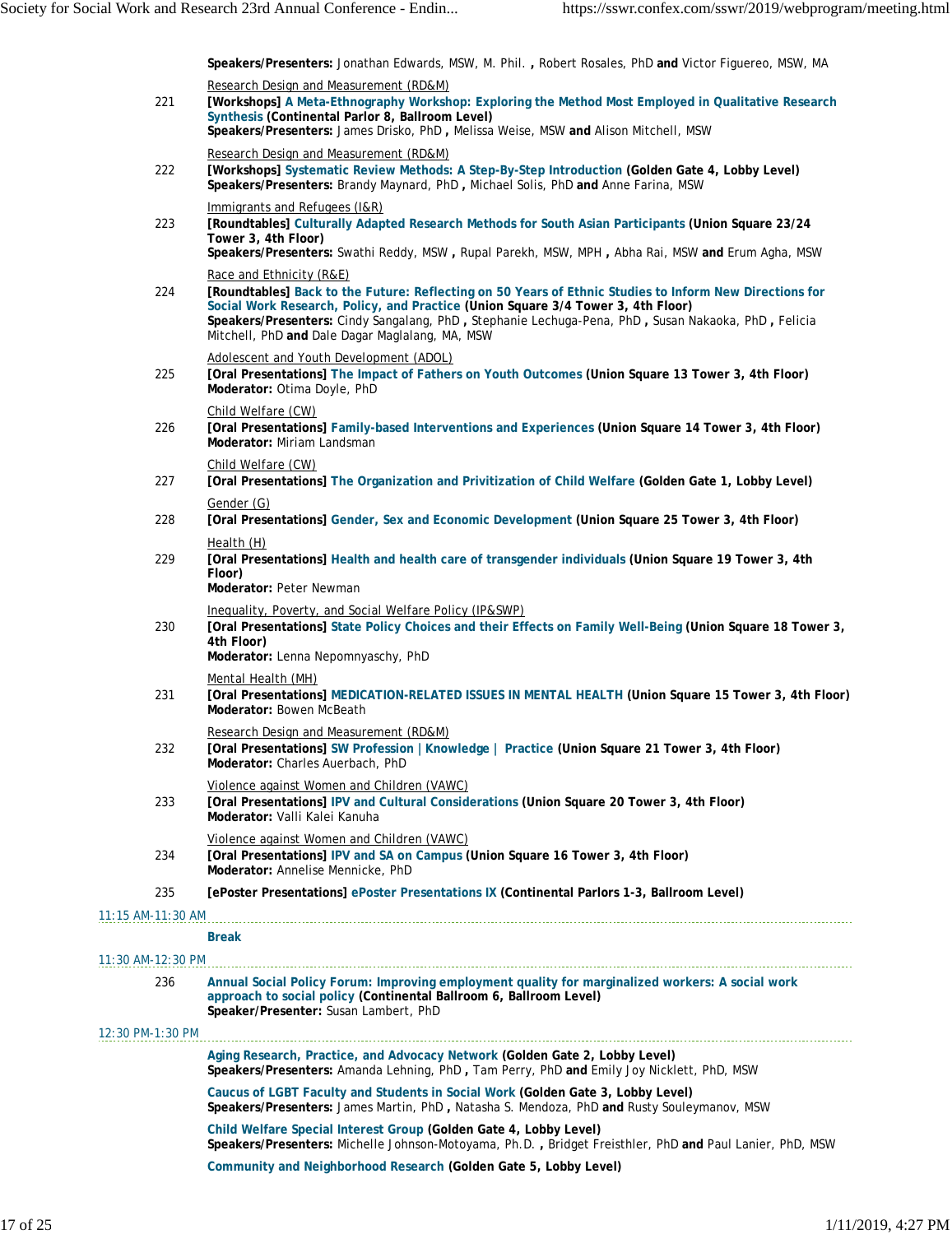|                   | Speakers/Presenters: Mary Ohmer, PhD and Joanne L. Sobeck, PhD                                                                                                                                                                                                                                 |
|-------------------|------------------------------------------------------------------------------------------------------------------------------------------------------------------------------------------------------------------------------------------------------------------------------------------------|
|                   | Disaster Research (Golden Gate 6, Lobby Level)<br>Speakers/Presenters: Regardt Ferreira, PhD and Leia Saltzman, PhD                                                                                                                                                                            |
|                   | Foster Care Alumni in Higher Education (Continental Parlor 8, Ballroom Level)<br>Speakers/Presenters: Jennifer M. Geiger, PhD, MSW, Angelique Day, PhD, MSW, Lisa Schelbe, PhD, MSW and<br>Megan Hayes Piel, PhD                                                                               |
|                   | Immigration and refugees studies (Continental Parlor 9, Ballroom Level)<br>Speakers/Presenters: Mitra Naseh, MA and Michaela Farber, PhD, BCD, LCSW-C                                                                                                                                          |
|                   | Integrated Health Research Group (Union Square 3/4 Tower 3, 4th Floor)<br>Speakers/Presenters: Victoria Stanhope, PhD and Lisa de Saxe Zerden, PhD, MSW                                                                                                                                        |
|                   | Lunch On Your Own                                                                                                                                                                                                                                                                              |
|                   | Mental Health Stigma (Union Square 23/24 Tower 3, 4th Floor)<br>Speakers/Presenters: Jennifer L.K. Charles, PhD and David Kondrat, PhD                                                                                                                                                         |
|                   | Organizations and Management SIG (Golden Gate 1, Lobby Level)<br>Speaker/Presenter: Alicia Bunger, MSW, PhD                                                                                                                                                                                    |
|                   | Research with Service Members, Veterans, and Military Families (Union Square 25 Tower 3, 4th Floor)<br>Speakers/Presenters: Carl Castro, PhD and Anthony Hassan                                                                                                                                |
|                   | Social Work and Research with Muslims (Union Square 13 Tower 3, 4th Floor)<br>Speaker/Presenter: Altaf Husain, PhD                                                                                                                                                                             |
|                   | System Science in Social Work: Social Network, Agent-Based Modeling, System Dynamics (Union Square 14<br>Tower 3, 4th Floor)                                                                                                                                                                   |
|                   | Speakers/Presenters: Hyunsung Oh, PhD, MSW, Keith Warren, PhD and Michael Wolf-Branigin, PhD                                                                                                                                                                                                   |
|                   | The Collaborative on Healthy Parenting in Primary Care (Union Square 15 Tower 3, 4th Floor)<br>Speaker/Presenter: J. David Hawkins                                                                                                                                                             |
|                   | Violence Against Women and Children (Union Square 16 Tower 3, 4th Floor)<br>Speakers/Presenters: Angie Kennedy, PhD and Shanti Kulkarni, PhD                                                                                                                                                   |
|                   | Youth Participatory Research and Practice (Union Square 19 Tower 3, 4th Floor)<br>Speakers/Presenters: Samantha Teixeira, PhD, Katie Richards-Schuster, Linda Sprague Martinez, PHD and<br>Astraea Augsberger, PhD                                                                             |
|                   | work, family & family policy (Union Square 18 Tower 3, 4th Floor)<br>Speaker/Presenter: Jing Guo, PhD                                                                                                                                                                                          |
| 12:30 PM-1:45 PM  |                                                                                                                                                                                                                                                                                                |
| 237               | Doctoral Student Session and Luncheon: We are the Future of SSWR: Building a Strong Network of Social<br>Work Doctoral Students (Imperial Ballroom, Ballroom Level)<br>Speakers/Presenters: Emma Carpenter, MSW, Catherine Kramer, LMSW, MPA, Kyle Ganson, MSW and Kess<br>Ballentine, MA, MSW |
| 12:45 PM-1:45 PM  |                                                                                                                                                                                                                                                                                                |
| 238               | Grand Challenges for Social Work Roundtable: Vision, Mission, Principles, and Guideposts for Action (Golden)<br>Gate 8, Lobby Level)<br>Speakers/Presenters: Karina Walters, PhD, Charles Lewis, PhD, Trina Shanks, PhD, Michael Sherraden, PhD<br>and Edwina Uehara, PhD                      |
| $1:45$ PM-2:00 PM |                                                                                                                                                                                                                                                                                                |
|                   | <b>Break</b>                                                                                                                                                                                                                                                                                   |
| 2:00 PM-2:30 PM   |                                                                                                                                                                                                                                                                                                |
| 239               | Fellows and Awards (Continental Ballroom 6, Ballroom Level)                                                                                                                                                                                                                                    |
| 2:30 PM-2:45 PM   |                                                                                                                                                                                                                                                                                                |
|                   | <b>Break</b>                                                                                                                                                                                                                                                                                   |
| 2:45 PM-3:45 PM   |                                                                                                                                                                                                                                                                                                |
| 240               | Presidential Plenary: Violence Against Women & the Ongoing Challenge to Racism (Continental Ballroom 6,<br>Ballroom Level)<br>Speaker/Presenter: Angela Davis                                                                                                                                  |
| 3:45 PM-4:00 PM   |                                                                                                                                                                                                                                                                                                |
|                   | Break (Continental Parlor 4, Ballroom Level)                                                                                                                                                                                                                                                   |
| 4:00 PM-5:30 PM   |                                                                                                                                                                                                                                                                                                |
| 241               | Invited Symposium III: Perilous Participation: Research into the Violence Against Transgender People<br>(Golden Gate 8, Lobby Level)<br>Speakers/Presenters: Tonya Edmond, PhD, Rebecca Stotzer, PhD, Jody Herman and Sandy James                                                              |
| 242               | RCDC Roots & Wings Roundtable 2: Fusing Empiricism and Activism: The Role of Social Work Research in<br>Fueling Social Change (Golden Gate 2, Lobby Level)<br>Speakers/Presenters: Laina Bay-Cheng, PhD, Amy Baker, PhD, Daria Mueller, MSW, Michael Reisch, PhD and                           |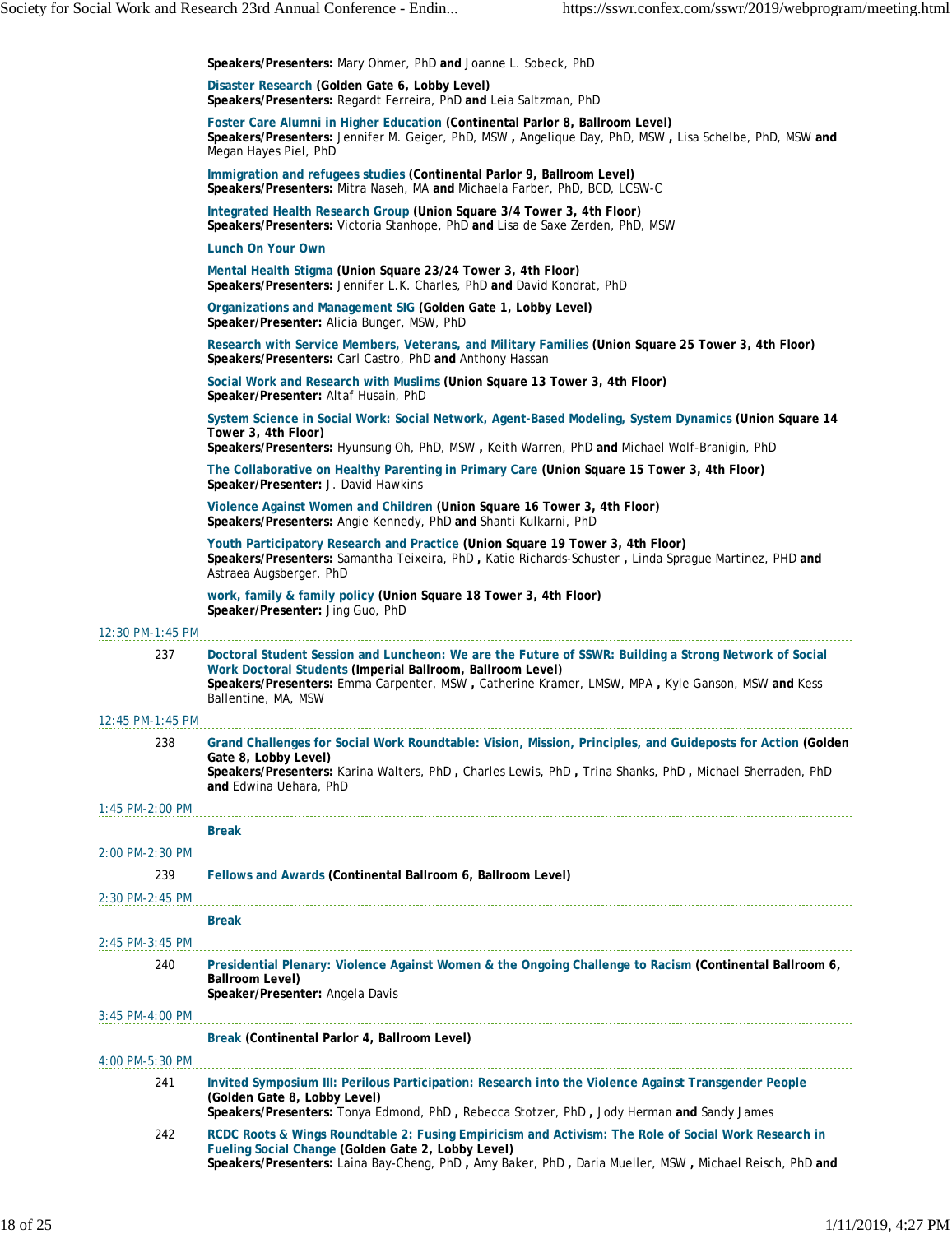Sheila P. Vakharia, MSW

| 243 | Adolescent and Youth Development (ADOL)<br>[Symposia] Findings from the California Youth Transitions to Adulthood Study (CalYOUTH): Implications for<br>Improving Foster Care for Young Adults (Golden Gate 7, Lobby Level)<br>Symposium Organizer: Mark Courtney, PhD                                                                                                          |
|-----|---------------------------------------------------------------------------------------------------------------------------------------------------------------------------------------------------------------------------------------------------------------------------------------------------------------------------------------------------------------------------------|
| 244 | Child Welfare (CW)<br>[Symposia] Promoting and Empowering Positive Perceptions of Implementing Evidence-Based Parenting in<br>Child Welfare (Golden Gate 4, Lobby Level)<br>Symposium Organizer: Antonio Garcia, PhD                                                                                                                                                            |
| 245 | Gender (G)<br>[Symposia] Enacting Critical Intersectionality in Research: Concepts, Methods and Implications for Practice<br>(Union Square 22 Tower 3, 4th Floor)<br>Symposium Organizer: Beth Glover Reed, Ph.D                                                                                                                                                                |
| 246 | Immigrants and Refugees (I&R)<br>[Symposia] Immigrant Youth, Higher Education, and the Transition to Adulthood (Continental Parlor 8,<br>Ballroom Level)<br>Moderator: Todd Herrenkohl, PhD<br>Symposium Organizer: Benjamin Roth, PhD                                                                                                                                          |
| 247 | Inequality, Poverty, and Social Welfare Policy (IP&SWP)<br>[Symposia] Outcomes from a Supportive Housing and Child Welfare Experiment (Golden Gate 6, Lobby<br>Level)<br>Symposium Organizer: Jennifer Haight, MA<br>Discussant: Anne Farrell, PhD                                                                                                                              |
| 248 | Violence against Women and Children (VAWC)<br>[Symposia] Community Violence and Mental Health in Urban African American Youth: An Exploration into<br>Variations in Paths of Influence (Golden Gate 5, Lobby Level)<br>Symposium Organizer: Von Nebbitt, PhD<br>Discussant: Henrika McCoy, PhD                                                                                  |
| 249 | Research Design and Measurement (RD&M)<br>[Workshops] Improving Propensity Score Analysis Using Machine Learning: A Friendly Introduction with R<br>Demonstration (Golden Gate 3, Lobby Level)<br>Speakers/Presenters: Anao Zhang, Ph.D., Sehun Oh, MSW and Audrey Hai, MSW                                                                                                     |
| 250 | Communities and Neighborhoods (C&N)<br>[Roundtables] The Complex Relationship between Gentrification and Community Violence: A Review of<br>Multidisciplinary Theory and Evidence (Golden Gate 1, Lobby Level)<br>Speakers/Presenters: Amy Krings, MSW, PhD, Amie Thurber, PhD, Mary Ohmer, PhD and Linda Sprague<br>Martinez, PhD                                              |
| 251 | Organizations & Management (O&M)<br>[Roundtables] The GAP between Learning and Application of Skills in the Real World (Continental Parlor 9,<br>Ballroom Level)<br>Speakers/Presenters: Diane DePanfilis, PhD, MSW, Geetha Gopalan, PhD and Caterina Pisciotta@acs.nyc.gov,<br><b>MSW</b>                                                                                      |
| 252 | Race and Ethnicity (R&E)<br>[Roundtables] Integrating a Racial Justice Approach to Social Work to End Systemic Racial Violence (Union<br>Square 21 Tower 3, 4th Floor)<br>Speakers/Presenters: Abril N. Harris, MSW, Melissa Bartholomew, JD, MSW, Manuel Cano, MSW, Smitha Rao,<br>MSW, MSc and Bongki Woo, PhD                                                                |
| 253 | Research Design and Measurement (RD&M)<br>[Roundtables] The Role of Qualitative and Mixed Methods in Implementation Research: A Roundtable<br>Discussion Relevant to Social Work (Union Square 3/4 Tower 3, 4th Floor)<br>Speakers/Presenters: Lawrence Palinkas, PhD, Suzanne Heurtin-Roberts, PhD; MSW, Enola Proctor, PhD,<br>Leopoldo Cabassa, PhD and Deborah Padgett, PhD |
| 254 | Research on Social Work Education (RSWE)<br>[Roundtables] Developing Research on Using Simulation for Teaching and Assessing Holistic Competence<br>(Continental Parlor 7, Ballroom Level)<br>Speakers/Presenters: Marion Bogo, O.C., MSW, AdvDipl SW, Toula Kourgiantakis, PhD, Karen Sewell, PhD(c),<br>RSW and Jane Sanders, PhD(c), MSW                                     |
| 255 | Violence against Women and Children (VAWC)<br>[Roundtables] Building a Consent Culture: Utilization of National SEED Project Methodology in Social Work<br>Practice (Union Square 23/24 Tower 3, 4th Floor)<br>Speakers/Presenters: Melissa Singh, EdD, Renee Smith-Maddox, PhD, Motoko Maegawa, Loren Moye and Anita<br>Dashiell-Sparks                                        |
| 256 | Adolescent and Youth Development (ADOL)<br>[Oral Presentations] Adolescent Substance Use, Develomental Pathways, and Trajectories (Union Square 13<br>Tower 3, 4th Floor)<br>Moderator: David Becerra, PhD                                                                                                                                                                      |
|     | Aging Services and Gerontology (A&G)                                                                                                                                                                                                                                                                                                                                            |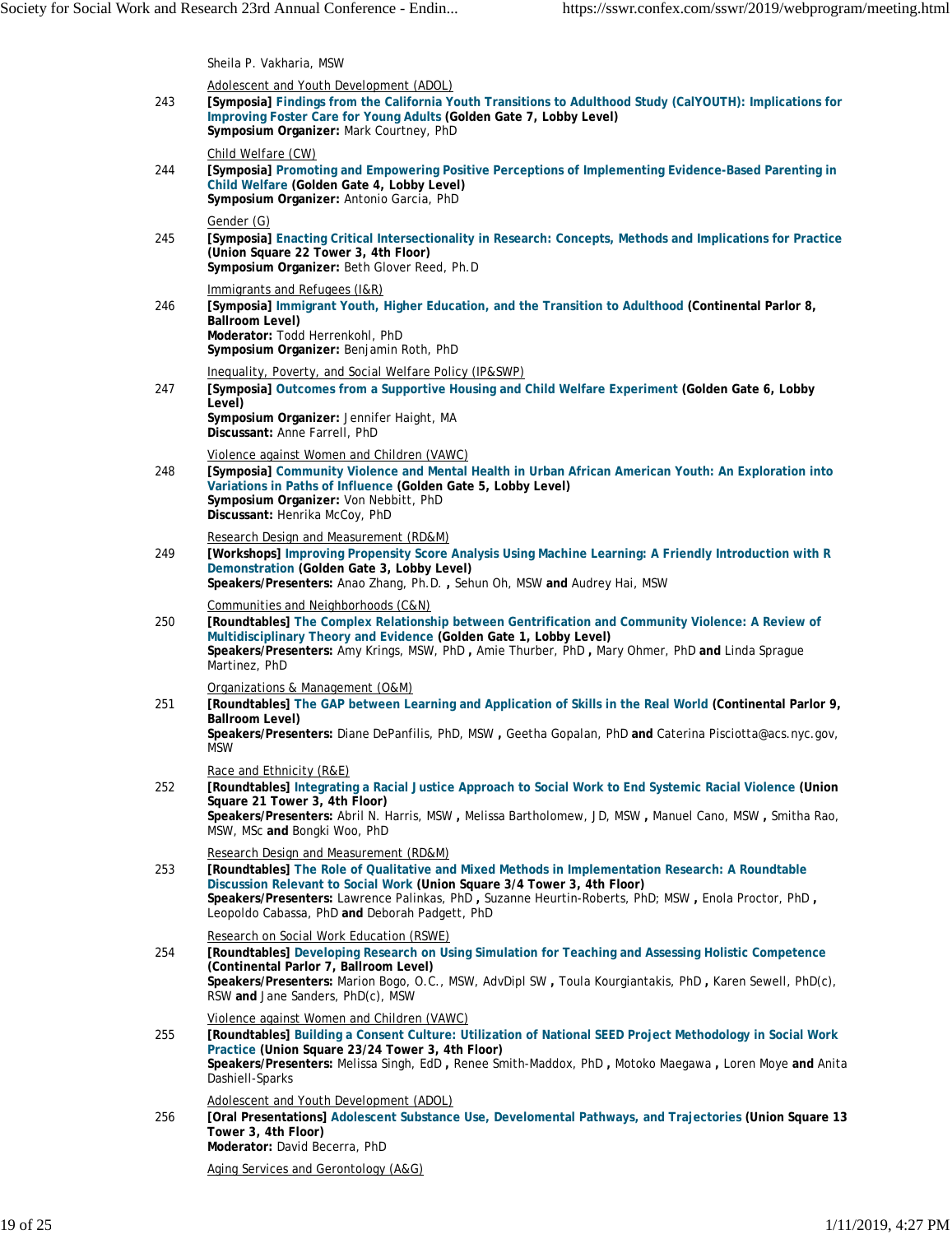| 257               | [Oral Presentations] Social Connections & Aging (Union Square 19 Tower 3, 4th Floor)<br>Moderator: Paul Sacco, PhD, LCSW                                                                                                                                                                                                                               |
|-------------------|--------------------------------------------------------------------------------------------------------------------------------------------------------------------------------------------------------------------------------------------------------------------------------------------------------------------------------------------------------|
|                   | Child Welfare (CW)                                                                                                                                                                                                                                                                                                                                     |
| 258               | [Oral Presentations] Infants and Toddlers: Interventions and Outcomes (Union Square 1 Tower 3, 4th Floor)<br>Moderator: Lisa Schelbe, PhD, MSW                                                                                                                                                                                                         |
| 259               | Child Welfare (CW)<br>[Oral Presentations] Worker Challenges and Impacts (Union Square 14 Tower 3, 4th Floor)<br>Moderator: Katherine Briar-Lawson                                                                                                                                                                                                     |
| 260               | Crime and Criminal Justice (C&CJ)<br>[Oral Presentations] Interpersonal Violence and Women and Justice (Union Square 15 Tower 3, 4th Floor)<br>Moderator: Teri Browne                                                                                                                                                                                  |
| 261               | Immigrants and Refugees (I&R)<br>[Oral Presentations] Resilience, Engagement, & Resistance (Union Square 20 Tower 3, 4th Floor)<br>Moderator: Maria Vidal de Haymes, PhD                                                                                                                                                                               |
| 262               | Mental Health (MH)<br>[Oral Presentations] SUICIDE (Union Square 25 Tower 3, 4th Floor)<br>Moderator: Dana Alonzo                                                                                                                                                                                                                                      |
| 263               | Violence against Women and Children (VAWC)<br>[Oral Presentations] IPV and LGBT Issues (Union Square 18 Tower 3, 4th Floor)                                                                                                                                                                                                                            |
| 264               | Work and Work-Life Policies and Programs (WWLPP)<br>[Oral Presentations] Stress and Well-being in the Context of Work (Union Square 16 Tower 3, 4th Floor)<br>Moderator: Jodi Frey                                                                                                                                                                     |
| 265               | [ePoster Presentations] ePoster Presentations X (Continental Parlors 1-3, Ballroom Level)                                                                                                                                                                                                                                                              |
| 5:30 PM-5:45 PM   |                                                                                                                                                                                                                                                                                                                                                        |
|                   | <b>Break</b>                                                                                                                                                                                                                                                                                                                                           |
| 5:45 PM-6:15 PM   |                                                                                                                                                                                                                                                                                                                                                        |
| 266               | Membership Business Meeting (Continental Ballroom 6, Ballroom Level)<br>Speaker/Presenter: Ruth Dunkle                                                                                                                                                                                                                                                 |
| $6:15$ PM-7:15 PM |                                                                                                                                                                                                                                                                                                                                                        |
| 267               | President's Reception (musical performance by The Friendly Visitors) (Imperial Ballroom, Ballroom Level)<br>Speaker/Presenter: Ruth Dunkle                                                                                                                                                                                                             |
|                   | Sunday, January 20, 2019                                                                                                                                                                                                                                                                                                                               |
| 7:45 AM-11:00 AM  | Wednesday   Thursday   Friday   Saturday   Sunday   top                                                                                                                                                                                                                                                                                                |
|                   | Registration Open (Plaza A, Lobby Level)                                                                                                                                                                                                                                                                                                               |
| 8:00 AM-9:30 AM   |                                                                                                                                                                                                                                                                                                                                                        |
|                   | Child Welfare (CW)                                                                                                                                                                                                                                                                                                                                     |
| 268               | [Symposia] Child Welfare Decision Making Research: Advances in Cross National Theory and Methods<br>Development (Golden Gate 4, Lobby Level)<br>Symposium Organizer: John Fluke, PhD<br>Discussant: Rami Benbenishty, PhD                                                                                                                              |
| 269               | Violence against Women and Children (VAWC)<br>[Symposia] Beyond Victimization: Using Campus Climate Surveys to Tailor Sexual Violence Prevention<br>Efforts to Diverse Groups of Students (Golden Gate 2, Lobby Level)<br>Symposium Organizer: Julia O'Connor, MSW, MPH<br>Discussant: Sarah McMahon, PhD                                              |
| 270               | Violence against Women and Children (VAWC)<br>[Symposia] Violence and Adversity in Childhood: Life Course Pathways from Adverse Childhood Experiences<br>to School Achievement and Problematic Substance Use (Golden Gate 3, Lobby Level)<br>Symposium Organizer: Sunny Shin, PhD                                                                      |
| 271               | Research Design and Measurement (RD&M)<br>[Workshops] Latent Class What? the What, When, Why, and How of Latent Class Modeling with Categorical<br>Data Using R (Continental Parlor 8, Ballroom Level)<br>Speakers/Presenters: Matthew James Cuellar, PhD, Charles Auerbach, PhD, Wendy Zeitlin, PhD, Susan Mason,<br>PhD and Christine Vyshedsky, MSW |
| 272               | Adolescent and Youth Development (ADOL)<br>[Roundtables] Integrating Empirically-Based Prevention Strategies and Empowerment Practices in Schools<br>(Union Square 22 Tower 3, 4th Floor)                                                                                                                                                              |
|                   | Speakers/Presenters: Stephanie Nisle, MA, Kimberly Bender, PhD, Daphne Brydon, LMFT, LMSW and Valerie<br>Shapiro, PhD                                                                                                                                                                                                                                  |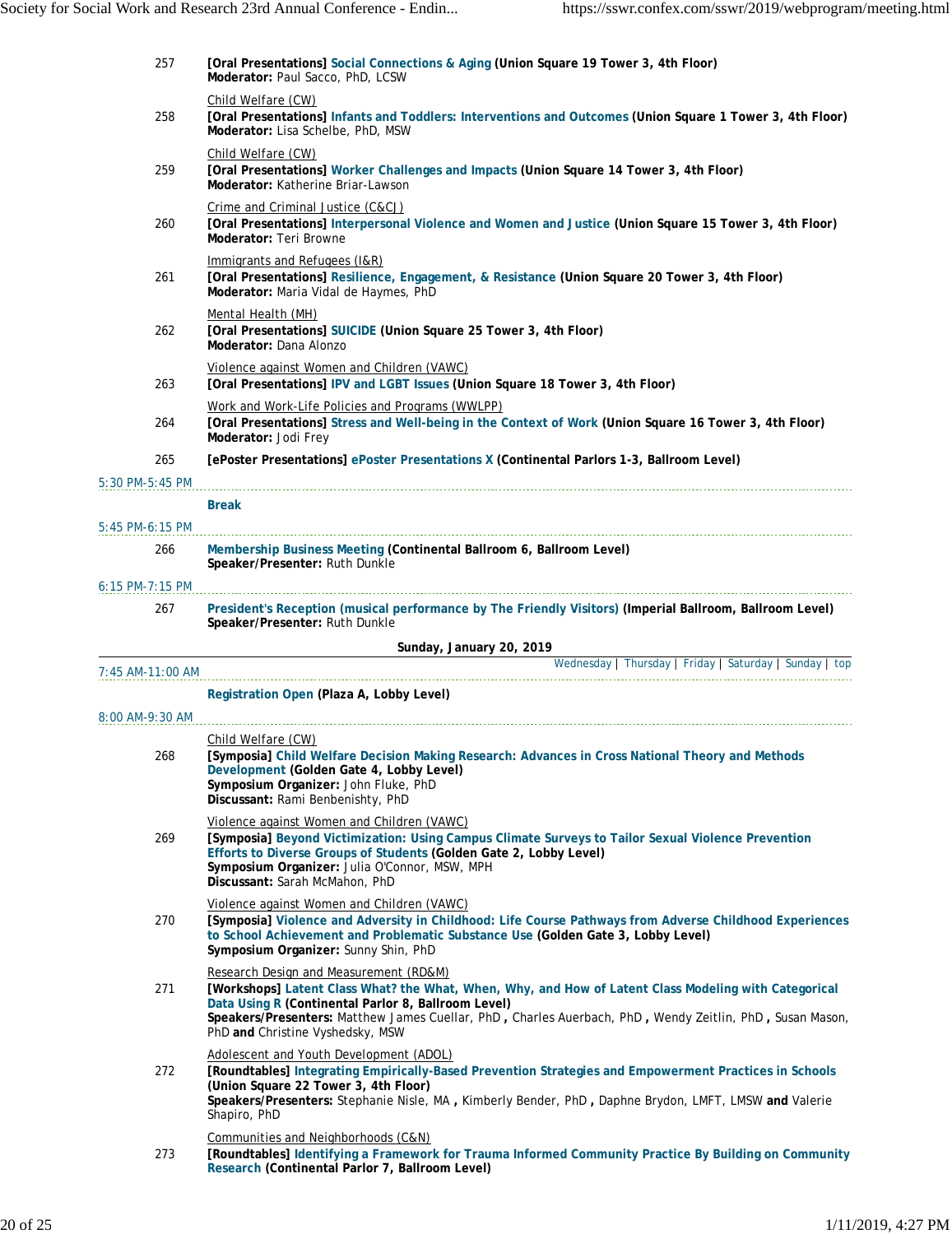**Speakers/Presenters:** Cheryl Hyde, PhD **,** Megan Meyer, PhD **,** Amie Thurber, PhD **,** Rebecca Matthew, PhD **and** Caroline Harmon-Darrow, MSW

## Gender (G)

274 **[Roundtables] Reproductive Justice in Social Work Research (Golden Gate 8, Lobby Level) Speakers/Presenters:** Emma Carpenter, MSW **,** Stephanie Begun, PhD, MSW **,** Melissa Bird, PhD, MSW **,** Gretchen Ely, PhD, MSW **and** Anu Manchikanti Gomez, PhD

Immigrants and Refugees (I&R)

275 **[Roundtables] Refugee Resettlement amidst Radical Federal Policy Changes: New Approaches and Local Actors Roles in Social Work Practice with Refugees and Immigrants (Golden Gate 5, Lobby Level) Speakers/Presenters:** Odessa Gonzalez Benson, PhD **,** Scott Harding, PhD **,** Kathryn Libal, PhD **,** Jessica Darrow, PhD **and** Hyojin Im, PhD

International Social Work & Global Issues (ISW&GI)

276 **[Roundtables] Examining Diversity within Sex Work in India (Golden Gate 6, Lobby Level) Speakers/Presenters:** Sameena Azhar, PhD **,** Sunny Sinha, PhD **,** Sharvari Karandikar, PhD **and** Satarupa Dasgupta, PhD

Organizations & Management (O&M)

277 **[Roundtables] Advancing Organizational and Management Research Trajectories in Social Work: Different Paths but Common Challenges (Union Square 23/24 Tower 3, 4th Floor) Speakers/Presenters:** Alicia Bunger, PhD **,** Karen Hopkins, PhD **,** Jennifer Mosley, PhD **,** Monica Perez Jolles, PhD **and** Matthew Spitzmueller, PhD

Research Design and Measurement (RD&M)

278 **[Roundtables] Beyond Pour and Stir: Adapting IPV Interventions in a Research- and Context-Informed Manner for Culturally Diverse Populations (Union Square 3/4 Tower 3, 4th Floor) Speakers/Presenters:** Heidi Rueda, MSW, PhD **,** Lela Williams, PhD **,** Candace Christensen **,** Dheeshana Jayasundara, PhD **and** Richard Harris, Ph.D.

Research on Social Work Education (RSWE)

279 **[Roundtables] Wonderful Women Who Write: The Development of a Peer Mentoring Mechanism for Early Women Scholars Researching Gender-Based Violence (Continental Parlor 9, Ballroom Level) Speakers/Presenters:** Annelise Mennicke, PhD **,** Stephanie Kennedy, PhD **,** Laneshia Conner, PhD **,** Dani Groton, PhD **and** Lisa Langenderfer-Magruder, PhD

Social Work Practice (SWP)

280 **[Roundtables] Interventions to Promote Evidence-Based Decision Making in Child Welfare (Golden Gate 7, Lobby Level)**

**Speakers/Presenters:** Jennifer Haight, MA **,** Britany Binkowski, JD **,** Tami Walker, MSW **and** Kerry Price, MA Adolescent and Youth Development (ADOL)

- 281 **[Oral Presentations] Adolescent Sexuality and Sexual Behaviors (Union Square 1 Tower 3, 4th Floor)**
- 282 Aging Services and Gerontology (A&G) **[Oral Presentations] Caregiving & Gender (Union Square 18 Tower 3, 4th Floor) Moderator:** Nancy Hooyman, PhD

Child Welfare (CW)

283 **[Oral Presentations] Relational Approaches to Child Welfare Practice (Union Square 19 Tower 3, 4th Floor) Moderator:** Maureen Marcenko, PhD

Communities and Neighborhoods (C&N)

284 **[Oral Presentations] Residential and Racial Segregation (Union Square 25 Tower 3, 4th Floor) Moderator:** Jamie Booth

Health (H)

285 **[Oral Presentations] Impact of childhood adversity on later health outcomes (Union Square 16 Tower 3, 4th Floor)**

**Moderator:** Victoria Stanhope, PhD

Health (H)

286 **[Oral Presentations] Interprofessional collaboration and primary care advances (Union Square 13 Tower 3, 4th Floor)**

**Moderator:** Maurice Gattis, PhD

Inequality, Poverty, and Social Welfare Policy (IP&SWP)

287 **[Oral Presentations] Material Hardships, Income Insecurity, and Inequaltiy in the U.S. (Union Square 20 Tower 3, 4th Floor) Moderator:** Daniel Meyer, PhD

Mental Health (MH)

288 **[Oral Presentations] TRAUMA INFORMED CARE (Union Square 15 Tower 3, 4th Floor) Moderator:** Jennifer Elkins, PhD

Race and Ethnicity (R&E)

289 **[Oral Presentations] Emerging issues on youth (YOUTH) (Union Square 21 Tower 3, 4th Floor) Moderator:** Elizabeth Anthony, PhD

School Social Work (SSW)

290 **[Oral Presentations] Home and Neighborhood Influences (Golden Gate 1, Lobby Level)**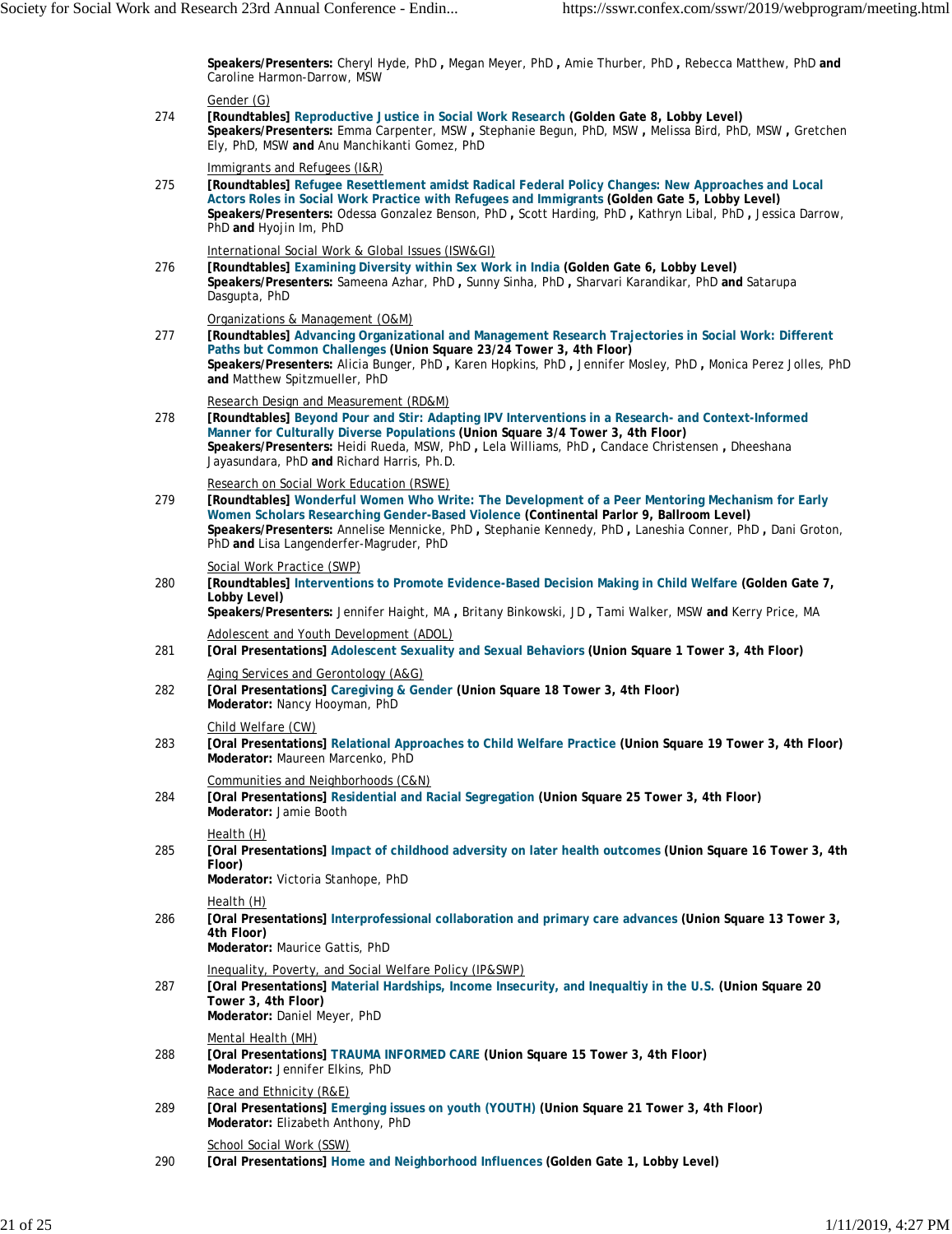|                    | Moderator: Dawn Anderson-Butcher, PhD                                                                                                                                                                                                                                                                                                                                        |
|--------------------|------------------------------------------------------------------------------------------------------------------------------------------------------------------------------------------------------------------------------------------------------------------------------------------------------------------------------------------------------------------------------|
|                    | Substance Misuse and Addictive Behaviors (SM&AB)                                                                                                                                                                                                                                                                                                                             |
| 291                | [Oral Presentations] From pregnancy to adolescence: Substance use and development (Union Square 17<br>Tower 3, 4th Floor)<br>Moderator: Douglas Smith                                                                                                                                                                                                                        |
| 292                | Violence against Women and Children (VAWC)<br>[Oral Presentations] Sexual Assault Prevention (Union Square 14 Tower 3, 4th Floor)<br>Moderator: Juliana Carlson, PhD                                                                                                                                                                                                         |
| 293                | [ePoster Presentations] ePoster Presentations XI (Continental Parlors 1-3, Ballroom Level)                                                                                                                                                                                                                                                                                   |
| $9:30$ AM-9:45 AM  |                                                                                                                                                                                                                                                                                                                                                                              |
|                    | Break (Continental Parlor 4, Ballroom Level)                                                                                                                                                                                                                                                                                                                                 |
| $9:45$ AM-11:15 AM |                                                                                                                                                                                                                                                                                                                                                                              |
| 294                | Communities and Neighborhoods (C&N)<br>[Symposia] Engaging Communities to Challenge Domestic Violence: Global Comparisons (Golden Gate 8,<br>Lobby Level)<br>Symposium Organizer: Mimi Kim, PhD<br>Discussant: Kalei Kanuha, PhD                                                                                                                                             |
| 295                | Immigrants and Refugees (I&R)<br>[Symposia] Asian American Families and Youth Development: Moving Beyond "Tiger" Parenting (Golden Gate<br>7, Lobby Level)<br>Symposium Organizer: Yoonsun Choi, PhD                                                                                                                                                                         |
| 296                | Inequality, Poverty, and Social Welfare Policy (IP&SWP)<br>[Symposia] Father Involvement and Child Wellbeing (Union Square 22 Tower 3, 4th Floor)<br>Symposium Organizer: Daniel Miller, PhD<br>Discussant: Daniel Meyer, PhD                                                                                                                                                |
| 297                | Sexual Orientation and Gender Identity (SO&GI)<br>[Symposia] Violence and Victimization of Lesbian, Gay, Bisexual, Transgender, and Queer (LGBTQ) Youth<br>and Young Adults: Implications for Social Work Intervention (Golden Gate 6, Lobby Level)<br>Symposium Organizer: Darren Whitfield, PhD                                                                            |
| 298                | Adolescent and Youth Development (ADOL)<br>[Workshops] WITHDRAWN: Innovative Methods for Disseminating Social Work Scholarship (Golden Gate 3,<br>Lobby Level)<br>Speakers/Presenters: Desmond Patton, PhD, Michael Lindsey, PhD, MSW, MPH and Kallie Clark, MSW                                                                                                             |
| 299                | Mental Health (MH)<br>[Workshops] WITHDRAWN: Building a Trauma Informed Community: Strategies and Lessons Learned from a<br>University-Community Partnership (Golden Gate 2, Lobby Level)<br>Speakers/Presenters: Jennifer Elkins, PhD, Trasie Topple, LCSW, PhD Candidate, Sayge Medlin, MSW, Tim<br>Johnson and Robin Shearer                                              |
| 300                | Research Design and Measurement (RD&M)<br>[Workshops] Anti-Oppressive Research Techniques: Using Human-Centered Design to Achieve Social Justice<br>(Continental Parlor 8, Ballroom Level)<br>Speakers/Presenters: Aakanksha Sinha, PhD, Leia Saltzman, PhD and Sarah Dow-Fleisner, PhD                                                                                      |
| 301                | Research Design and Measurement (RD&M)<br>[Workshops] Utilization of Photovoice Methodology: Ethics, Power, and Social Justice Issues (Golden Gate 4,<br>Lobby Level)<br>Speakers/Presenters: Marianna Colvin, PhD, Heather burr-Shulman, LMFT and Heather Howard, PhD                                                                                                       |
| 302                | Research on Social Work Education (RSWE)<br>[Workshops] Creating Community in the Classroom: Effective Strategies and Digital Tools (Golden Gate 5,<br>Lobby Level)<br>Speakers/Presenters: Annette Grape, PhD, LCSW, Brenda McQuillan, PhD, LMSW and Leanne Walters, PhD,<br><b>LMSW</b>                                                                                    |
| 303                | Child Welfare (CW)<br>[Roundtables] Monitoring Child Welfare System Performance and Cultivating Improvement in a Families<br>First Prevention Services Act Environment (Continental Parlor 9, Ballroom Level)<br>Speakers/Presenters: Bridgette Lery, PhD, Fred Wulczyn, PhD, Barry Johnson, MSW, Dave McDowell, PhD and<br>Lynn Dolce, MFT                                  |
| 304                | Gender (G)<br>[Roundtables] The Promises and Challenges of Critical Intersectionality Frameworks in Scholarship and<br>Practice (Union Square 23/24 Tower 3, 4th Floor)<br>Speakers/Presenters: Tina Jiwatram-Negron, PhD, Odessa Gonzalez Benson, PhD, Angela Perone, JD, MSW,<br>Mieko Yoshihama, PhD and Beth Glover Reed, PhD                                            |
| 305                | Sustainable Development, Urbanization, and Environmental Justice (SDU&E)<br>[Roundtables] Environmental Migration and Climate Refugees: An Intersectional, Interdisciplinary Dialogue<br>on Research, Policy, Practice and Action (Union Square 3/4 Tower 3, 4th Floor)<br>Speakers/Presenters: Andreas Rechkemmer, Dr rer pol, Meredith Powers, PhD, Abha Rai, MSW, Yolanda |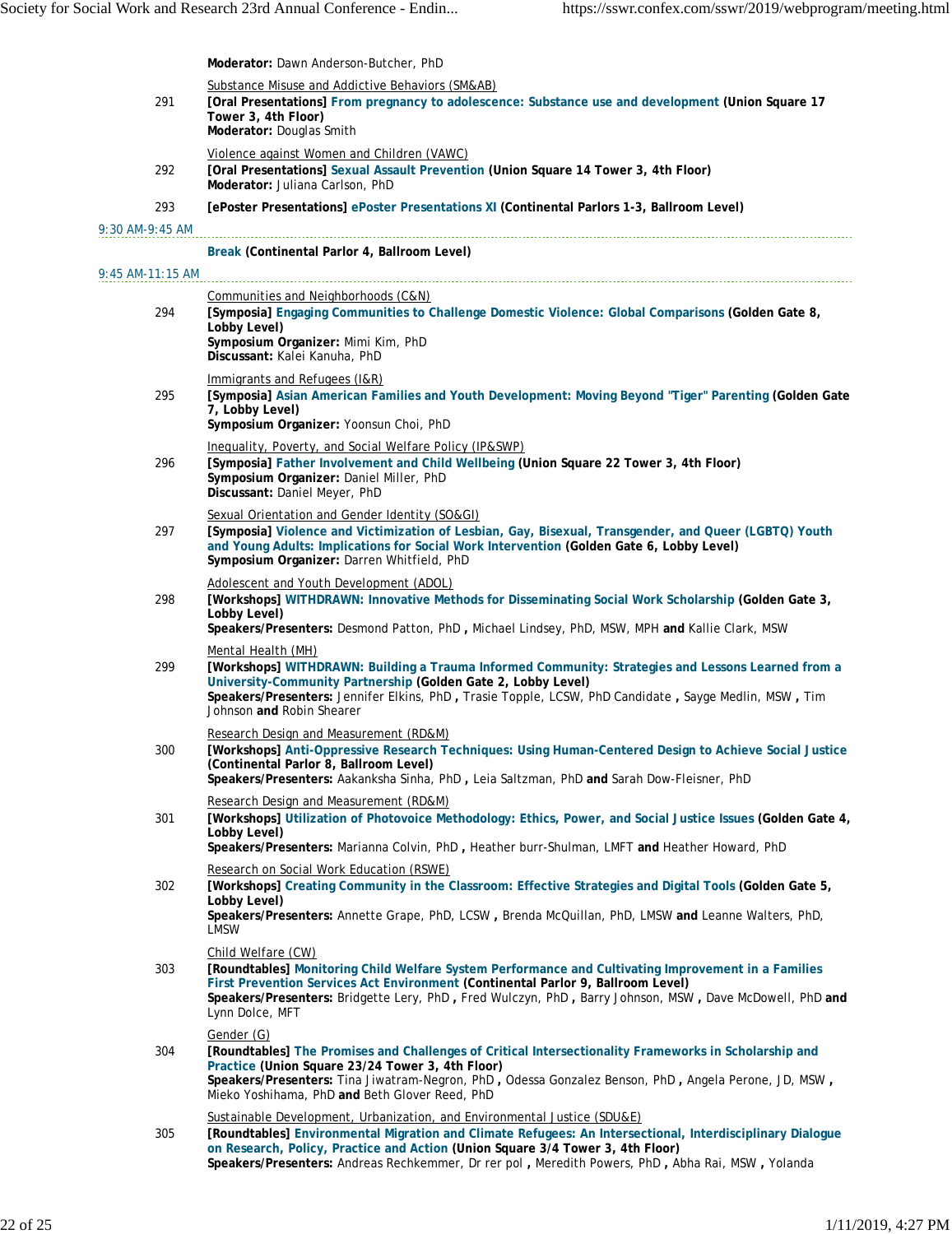|                   | Machado-Escudero, MSW and James M. Shultz, PhD                                                                                                                                                                                                                                                                                                                                           |
|-------------------|------------------------------------------------------------------------------------------------------------------------------------------------------------------------------------------------------------------------------------------------------------------------------------------------------------------------------------------------------------------------------------------|
| 306               | Violence against Women and Children (VAWC)<br>[Roundtables] Critiquing Research Methods and Outcomes on Campus Sexual Misconduct Prevention and<br>Response: An Intersectional Perspective (Continental Parlor 7, Ballroom Level)<br>Speakers/Presenters: Annelise Mennicke, PhD, M. Candace Christensen, PhD, Nathan Q. Brewer, MSW, Leila<br>Wood, PhD and Lauren "LB" Klein, MSW, MPA |
| 307               | Adolescent and Youth Development (ADOL)<br>[Oral Presentations] Factors Associated with Suicide Risk, Ideation, and Attempts (Union Square 18 Tower<br>3, 4th Floor)<br>Moderator: Camille Quinn, PhD, AM                                                                                                                                                                                |
| 308               | Aging Services and Gerontology (A&G)<br>[Oral Presentations] Health Promotion among Older Adults (Union Square 25 Tower 3, 4th Floor)<br>Moderator: Robyn Golden                                                                                                                                                                                                                         |
| 309               | Child Welfare (CW)<br>[Oral Presentations] Predicting Maltreatment and System Involvement (Union Square 13 Tower 3, 4th Floor)<br>Moderator: Emily Hornstein                                                                                                                                                                                                                             |
| 310               | Communities and Neighborhoods (C&N)<br>[Oral Presentations] Neighborhood Effects and Parent Outcomes (Union Square 21 Tower 3, 4th Floor)<br>Moderator: Jason Carbone                                                                                                                                                                                                                    |
| 311               | Gender (G)<br>[Oral Presentations] Childbirth (Union Square 16 Tower 3, 4th Floor)<br>Moderator: Armon Perry                                                                                                                                                                                                                                                                             |
| 312               | Immigrants and Refugees (I&R)<br>[Oral Presentations] Migration & the Family (Union Square 20 Tower 3, 4th Floor)<br>Moderator: Benjamin Roth, PhD                                                                                                                                                                                                                                       |
| 313               | International Social Work & Global Issues (ISW&GI)<br>[Oral Presentations] Promoting Well-Being Among Children & Youth in Global Contexts (Union Square 19<br>Tower 3, 4th Floor)<br>Moderator: Karen Rotabi                                                                                                                                                                             |
| 314               | Organizations & Management (O&M)<br>[Oral Presentations] Increasing Organizational Capacity for Quality Improvement (Golden Gate 1, Lobby<br>Level)<br>Moderator: Catherine Burnette, PhD, MSW                                                                                                                                                                                           |
| 315               | Research on Social Work Education (RSWE)<br>[Oral Presentations] Innovations for Social Work Pedagogy (Union Square 1 Tower 3, 4th Floor)<br>Moderator: Carrie Moylan, PhD                                                                                                                                                                                                               |
| 316               | Social Work Practice (SWP)<br>[Oral Presentations] Behavioral Health Workforce Development & innovations (Union Square 15 Tower 3,<br>4th Floor)<br>Moderator: Erica Richman, PhD, MSW                                                                                                                                                                                                   |
| 317               | Violence against Women and Children (VAWC)<br>[Oral Presentations] Housing Responses to Gender-based Violence (Union Square 17 Tower 3, 4th Floor)<br>Moderator: Kristie Thomas, PhD                                                                                                                                                                                                     |
| 318               | Work and Work-Life Policies and Programs (WWLPP)<br>[Oral Presentations] Public Policy Matters (Union Square 14 Tower 3, 4th Floor)<br>Moderator: Jing Guo, PhD                                                                                                                                                                                                                          |
| 319               | [ePoster Presentations] ePoster Presentations XII (Continental Parlors 1-3, Ballroom Level)                                                                                                                                                                                                                                                                                              |
| 11:15 AM-11:30 AM |                                                                                                                                                                                                                                                                                                                                                                                          |
|                   | Break (Continental Parlor 4, Ballroom Level)                                                                                                                                                                                                                                                                                                                                             |
| 11:30 AM-1:00 PM  |                                                                                                                                                                                                                                                                                                                                                                                          |
| 320               | Aging Services and Gerontology (A&G)<br>[Symposia] Social Isolation and Support across the Lifecourse (Golden Gate 2, Lobby Level)<br>Symposium Organizer: Erika Sabbath, ScD                                                                                                                                                                                                            |
| 321               | Inequality, Poverty, and Social Welfare Policy (IP&SWP)<br>[Symposia] Evidence and Perceptions of Factors That Influence Financial Well-Being (Golden Gate 4, Lobby<br>Level)<br>Symposium Organizer: Julie Birkenmaier, PhD                                                                                                                                                             |
| 322               | Mental Health (MH)<br>[Symposia] E-Social Work: Opportunities and Challenges of Practicing in the Digital Space (Golden Gate 3,<br>Lobby Level)<br>Symposium Organizer: Lauri Goldkind, PhD<br>Discussant: Faye Mishna, PhD                                                                                                                                                              |
|                   | Race and Ethnicity (R&E)                                                                                                                                                                                                                                                                                                                                                                 |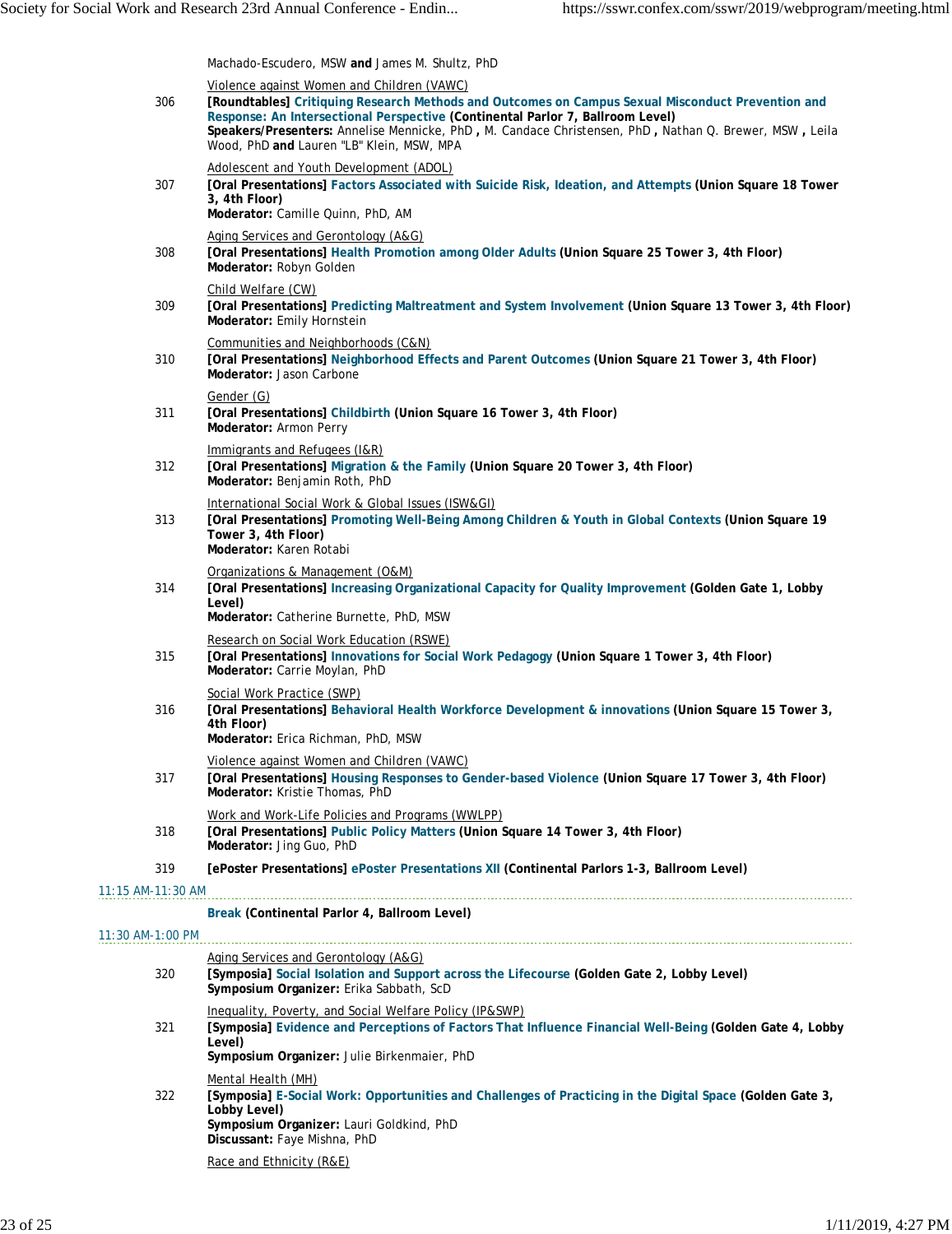| 323 | [Symposia] Depression and Trauma Amongst the Latinx Community (Continental Parlor 8, Ballroom Level)<br>Symposium Organizer: Kristen Kremer, PhD<br>Discussant: Tania Paredes, PhD                                                                                                                                                                                                    |
|-----|---------------------------------------------------------------------------------------------------------------------------------------------------------------------------------------------------------------------------------------------------------------------------------------------------------------------------------------------------------------------------------------|
| 324 | School Social Work (SSW)<br>[Symposia] Grand Challenge for School Social Work: Bridging the Disparity Gap in Schools (Golden Gate 6,<br>Lobby Level)<br>Symposium Organizer: Kevin Tan, PhD, MSW<br>Discussant: Martell Teasley, PhD                                                                                                                                                  |
| 325 | Substance Misuse and Addictive Behaviors (SM&AB)<br>[Symposia] Where Does the Young Child Fit in Treatment for Substance Use Disorders (SUDs)?: Examining<br>Evidence-Based Approaches to the Integration of Infant Mental Health and Treatment for Substance Use<br>Disorders (Golden Gate 7, Lobby Level)<br>Symposium Organizer: Emily Bosk, Ph.D.<br>Discussant: Sydney Hans, PhD |
| 326 | Violence against Women and Children (VAWC)<br>[Symposia] Young Men's Attitudes Towards and Risk Factors for Perpetration of Intimate Partner Violence<br>(Golden Gate 5, Lobby Level)<br>Symposium Organizer: Rita Seabrook, PhD<br>Discussant: Jeffrey Edleson, PhD                                                                                                                  |
| 327 | Child Welfare (CW)<br>[Roundtables] Estimating the Total Maltreatment Rate in the US: Methodological Innovations and<br>Considerations (Union Square 3/4 Tower 3, 4th Floor)<br>Speakers/Presenters: Rebecca Rebbe, MSW, Joseph Mienko, PhD, MSW and John Prindle, PhD                                                                                                                |
| 328 | Gender (G)<br>[Roundtables] Navigating Challenges in Critical Feminist Domestic Violence Research (Continental Parlor 7,<br><b>Ballroom Level)</b><br>Speakers/Presenters: Gita Mehrotra, PhD, Ericka Kimball, PhD, Miriam Valdovinos, PhD, Mimi Kim, PhD and<br>Orchid Pusey, MA                                                                                                     |
| 329 | Health (H)<br>[Roundtables] Social Work's Role in Primary Health Care: Maximizing Capacity for Optimal Mental Health<br>Care (Golden Gate 8, Lobby Level)<br>Speakers/Presenters: Rachelle Ashcroft, PhD and Toula Kourgiantakis, PhD                                                                                                                                                 |
| 330 | Research Design and Measurement (RD&M)<br>[Roundtables] Cross-Disciplinary Approaches for Responding to Social Work's Grand Challenges (Continental<br>Parlor 9, Ballroom Level)<br>Speakers/Presenters: Sara L. Schwartz, PhD, Tam Perry, PhD, Matthew Borus, MSW, Faith Hopp, PhD,<br>Michael Kral, PhD and Michael Reisch, PhD                                                     |
| 331 | Research Design and Measurement (RD&M)<br>[Roundtables] Social Workers at the Table: The Transformative Potential of Transdisciplinary Research<br>(Union Square 22 Tower 3, 4th Floor)<br>Speakers/Presenters: Susanne Klawetter, PhD, Jennfer C. Greenfield, PhD and Kristi Roybal, MSW                                                                                             |
| 332 | Adolescent and Youth Development (ADOL)<br>[Oral Presentations] Mental Health and Marginalized Identities for At-Risk Youth (Union Square 14 Tower 3,<br>4th Floor)<br>Moderator: Jeremy Goldbach, PhD                                                                                                                                                                                |
| 333 | Child Welfare (CW)<br>[Oral Presentations] Worker Preparation and Supervision (Union Square 21 Tower 3, 4th Floor)<br>Moderator: Nancy Dickinson, PhD                                                                                                                                                                                                                                 |
| 334 | Communities and Neighborhoods (C&N)<br>[Oral Presentations] Community and Neighborhood Development and Sustainability (Union Square 17 Tower<br>3, 4th Floor)<br>Moderator: Richard Smith, PhD                                                                                                                                                                                        |
| 335 | Disability (D)<br>[Oral Presentations] Disability Inclusion in Communities (Union Square 15 Tower 3, 4th Floor)<br>Moderator: Elizabeth Lightfoot, PhD                                                                                                                                                                                                                                |
| 336 | Gender (G)<br>[Oral Presentations] Intersectionality, Education and Social Work (Union Square 25 Tower 3, 4th Floor)<br>Moderator: Wendy Auslander, PhD                                                                                                                                                                                                                               |
| 337 | Health (H)<br>[Oral Presentations] Interventions to address HIV/AIDS (Union Square 23/24 Tower 3, 4th Floor)<br>Moderator: Karin Wachter, PhD                                                                                                                                                                                                                                         |
| 338 | Inequality, Poverty, and Social Welfare Policy (IP&SWP)<br>[Oral Presentations] Examining the Dimensions of Poverty and the impact on Parenting (Union Square 1<br>Tower 3, 4th Floor)<br>Moderator: David Pate                                                                                                                                                                       |
|     | Mental Health (MH)                                                                                                                                                                                                                                                                                                                                                                    |